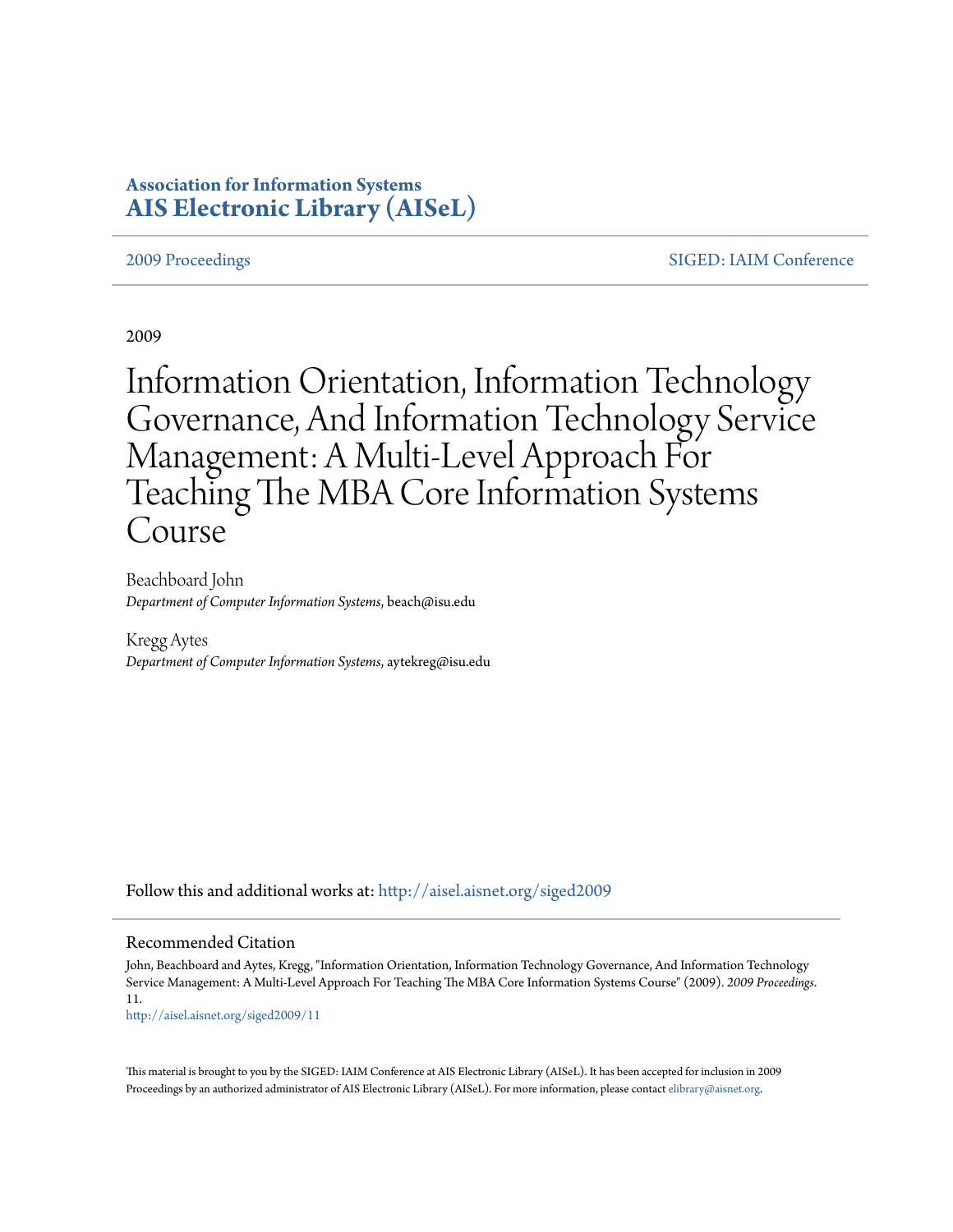## **INFORMATION ORIENTATION, INFORMATION TECHNOLOGY GOVERNANCE, AND INFORMATION TECHNOLOGY SERVICE MANAGEMENT: A MULTI-LEVEL APPROACH FOR TEACHING THE MBA CORE INFORMATION SYSTEMS COURSE**

John Beachboard Department of Computer Information Systems Idaho State University beach@isu.edu

Kregg Aytes Department of Computer Information Systems Idaho State University aytekreg@isu.edu

#### **Abstract:**

Despite the ever increasing reliance of modern businesses on information technology, many leading MBA programs (within the US) have apparently concluded that IS-related content does not merit inclusion in their core MBA curricula. The IS academic community has long recognized that serious issues exist with the selection and delivery of IS-related content and has offered various approaches to address perceived deficiencies [Silver, et al. 1995]. This article outlines a multi-level pedagogical approach for teaching a core MBA IS course that draws upon several IT management frameworks. The course is intended to demonstrate the value and relevance of IS-related knowledge for aspiring enterprise managers. While we believe the course is relevant for those pursuing careers in IT management, the course is targeted to meet the needs of general business students. Rather than designing our course around the traditional strategic, tactical and operational categories of IT management, we parse IT management activities by responsibility. That is, we ask our students to consider which IT management activities merit active engagement by corporate governance bodies and enterprise executives or business process owners and operators, and which activities might safely be left in the hands of IT professionals. The course design remains a work in progress but the initial course offerings have, generally been positively received.

**Keywords:** MBA Core IS course, information orientation, IT service management, IT governance

## **I. INTRODUCTION**

Another shot across the bow. "When data for *U.S. News & World Report's* twenty top-rated schools was compared, not one school included a stand-alone MIS in the core" [Shore and Briggs, 2007]. The issue, at least for those teaching in the IS discipline, apparently these programs have not found sufficient value in the IS content to require its inclusion within the core. The underlying issue is not a new one. How do we ensure *sufficient* value is delivered in a course emphasizing information technology to ensure its inclusion in the MBA core? Silver et al. [1995] identified issues with the traditional delivery of IT-related content and recommended the adoption of the Information Technology Interaction Model to be uses as a pedagogical framework for identifying, organizing and effectively communicating "what every MBA student needs to know about information systems [1995, pp. 362-363].

Apparently, the message did not take. In 2002, 40 distinguished IS faculty were assembled to communicate to AACSB International IS-related knowledge as part of the body of knowledge essential for all undergraduate and graduate business students [Ives et al., 2002]. The motivation for their effort was that the Council of the Association for Information Systems draft of the 2002 AACSB accreditation guidelines did not sufficiently "reflect the essential and growing role of information systems and technology in the future careers of business school graduates" [2002, p. 467].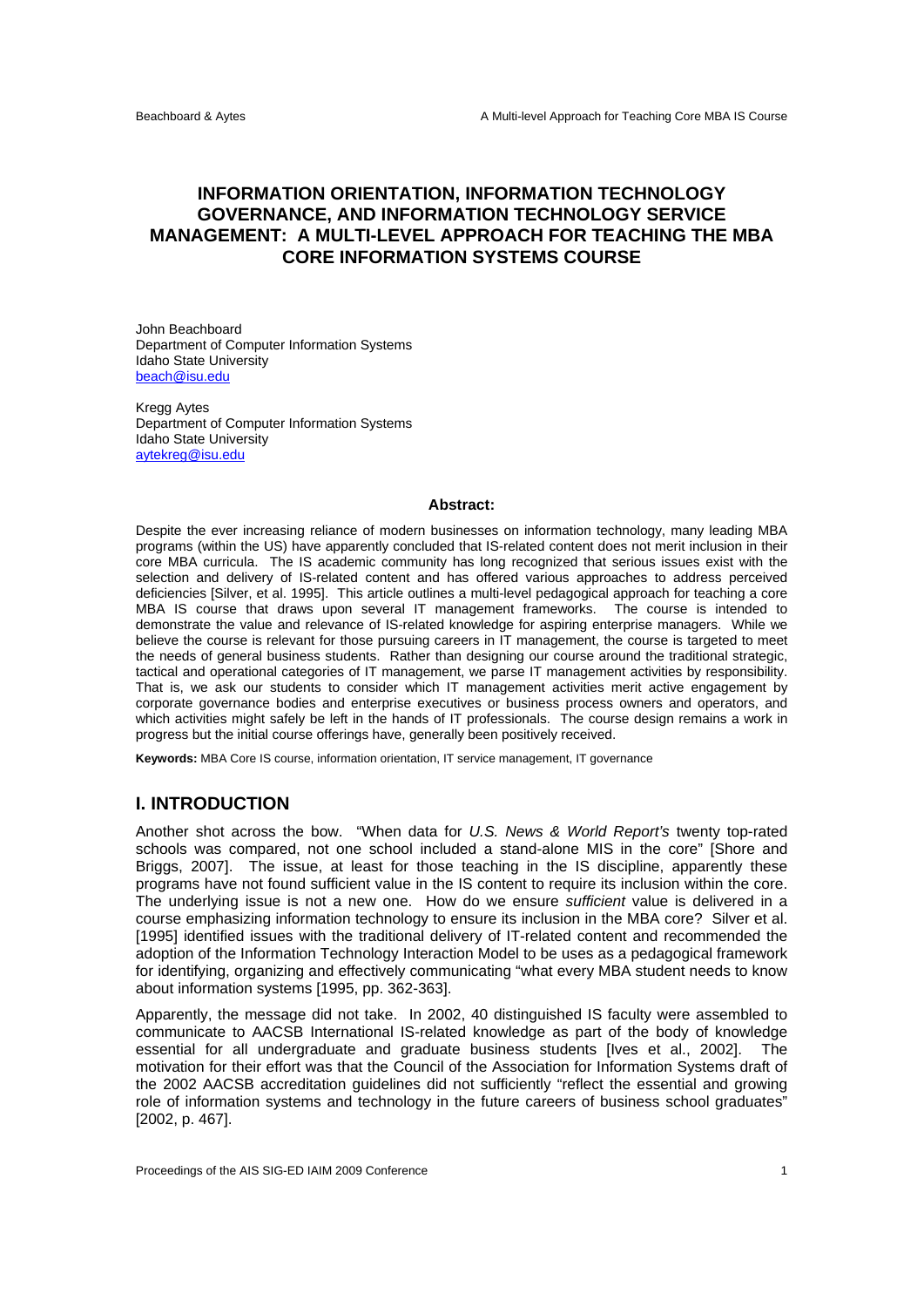Further analysis of core IS offerings occurred in 2003 with the publication of Avison's [2003] analysis of subject-related ISWorld listserv posts. Interestingly, while the Avison ultimately concluded an IS-oriented course should be retained in the MBA core, he did note dissenting opinions expressed by IS faculty. One poster opined that IS courses were "typically NOT well designed… survey courses…. [where] most students are bored to tears…" [2003, p. 121]. Not surprisingly, recommendations concerning how core MBA IS courses might be improved continue to be published [Reich, 2000; Peslak, 2005; Alter, 2006; Aytes and Beachboard, 2007]. Yet, as evidenced by Shore and Briggs' [2007] investigation, top-ranked business schools have evidently not found the content compelling enough to merit the inclusion of a dedicated IT-oriented course within their core curricula.

Consistent with the spirit of the Silver, Markus and Beath (1995) paper, we propose a new framework, actually a combination of frameworks, for organizing core MBA IS course material to present what we believe "every MBA needs to know about information systems in organizations" [Ives et al., 2002].

## **II. THE CHALLENGE**

While student evaluations of the authors' MBA IS course have been generally positive, the course remained primarily a survey course where lots of "useful" content was presented but did not hang together well. While student reactions vary, most have found the IS course content less useful relative to the content received in other classes with some number each year suggesting that the course be dropped from the core. Over several years the authors have refined the course (evolving toward the course design presented below) but still found too many students were not actively engaging with the material and consequently were not adequately benefiting from the course. The problem appeared to reside less with the cognitive content of the course than with our ability to stimulate affective learning. That is, the course was not helping the students achieve an emotional appreciation of the relevance and practicality of the content (recognizing that content quality does impact student motivation.)

Consequently, the challenge has been to identify an approach to the course that offers not only relevant and useful content but a compelling and sustained argument as to why students should care about that content. While our course remains a work in progress, we have recently developed a multi-level approach for presenting fundamental IS concepts to general business (MBA) students that has appreciably improved student motivation and learning.

Wishing to share what we have learned, we offer the following sections to:

- identify our target audience and explain the logic informing the development of our course design
- describe the course design including some limited discussion of the three IT management frameworks: information orientation, IT governance, and IT service management used to organize course content
- report student perceptions of the course, evaluate its strengths and weaknesses, and outline our thinking regarding possibilities for future development

It is not our intent to claim the discovery of "new and improved" IT/IS $<sup>1</sup>$  management knowledge.</sup> Most if not all the content offered in our updated course design has existed for years. Certainly concepts have been refined over time but current IT management concepts are largely consistent with what has come before. To some extent we, as well as the authors upon whom we draw, could be accused of placing old wine in new wineskins. Our belief is that, while the core concepts remain largely consistent with what has come before, vocabulary, focus and

 $\overline{a}$ 

<sup>&</sup>lt;sup>1</sup> Many in the academic discipline make a distinction between "IT" and "IS." However, we will use the term "IT," as the vast majority of practitioner literature uses the term IT when referring to IS management and governance issues.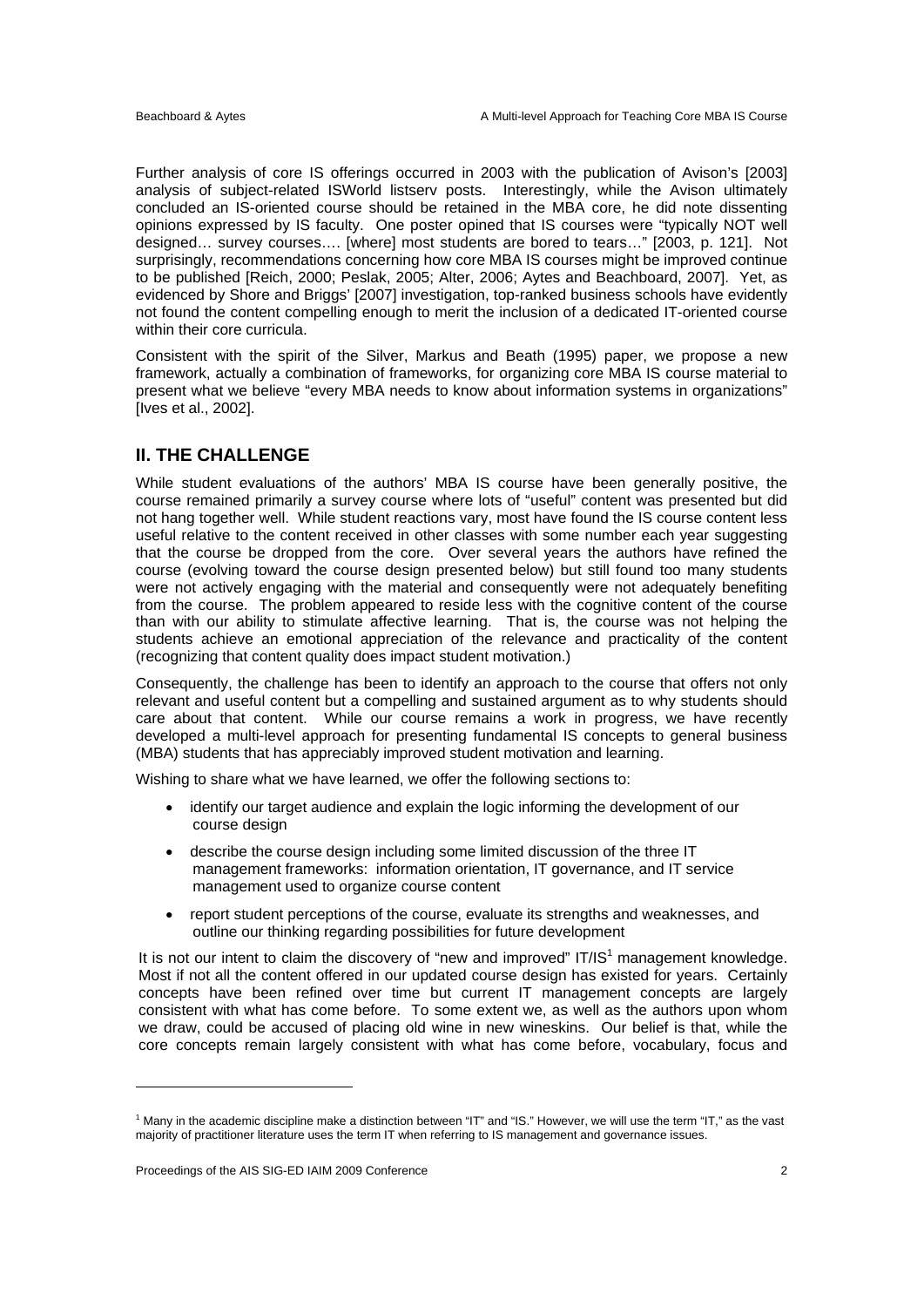presentation do matter with regard to achieving our affective as well as cognitive learning objectives.

## **III. COURSE OBJECTIVES AND DESIGN**

In terms of an overarching goal for our course we can create no clearer statement than that provided by Silver et al. [1995, p. 363]:

…. to increase students' knowledge of the potential benefits, dangers, and limitations of information technology and to equip them with the basic concepts they must apply to leverage the benefits, avoid the dangers, and surmount the limitations.

However as with most goals, the devil is in the details.

The first critical detail to be decided concerns the identification of the target student audience for which the course is designed. We have explicitly chosen to design our course to meet the needs of the general MBA student while still providing invaluable content for aspiring IT managers. Based on our teaching experience, we have concluded that one source of student discontent has been a blurring of content to meet the needs of general business students (those interested in accounting, finance, marketing, strategy and operations, human resources, etc.) as well as students more oriented toward the management of the IT function. Our non-IT students have demonstrated little patience when they thought they were being made to learn something that they felt should be the responsibility of IT managers. Conversely, aspiring IT managers have legitimately felt that important IT management concepts were poorly or incompletely addressed.

Our take on the problem is that, explicit guidance and recommendations to the contrary, too many business managers and business students do not adequately differentiate IT management roles and responsibilities. Simply stated, many of them believe that if it is an IT management activity, then an IT manager should be responsible. In a sense, business managers and business students seem to exploit ambiguity with respect to the identification of IT management roles and responsibilities to avoid dealing with subjects with which they are unfamiliar or uncomfortable. Our primary tasks are to:

- 1. help students understand that while one can argue about whether or not the use of information technology is strategic, they must recognize that information technology certainly plays an important role in the functioning of most modern enterprises
- 2. help students understand that truly efficient and effective application of information technology in the enterprise requires the active engagement of non-IT as well as IT management
- 3. then provide tools and concepts intended to promote the productive engagement of non-IT managers in the effective management and control of the enterprise's information and information technology

Even after much search and research we have failed to identify an IT management framework that adequately aligns with what we are attempting to accomplish in this course. For example, Luftman [Luftman, 2004] describes an IT management framework where IT processes broken into levels: strategic, tactical and operational. The framework adopts a time-based perspective where strategic processes have long term impact, tactical processes have short term impact, and operational processes are applied on a day-to-day basis. **The COBIT (Control Objectives for Information and related Technology) framework identifies** 34 IT management processes organized in four domains. These are ["Cobit 4.1 executive summary framework," 2009]:

 Plan and organize. Included in this domain are processes for: defining a strategic IT plan and direction, defining an information architecture, defining IT processes, managing IT investment, and assessing and managing IT risks.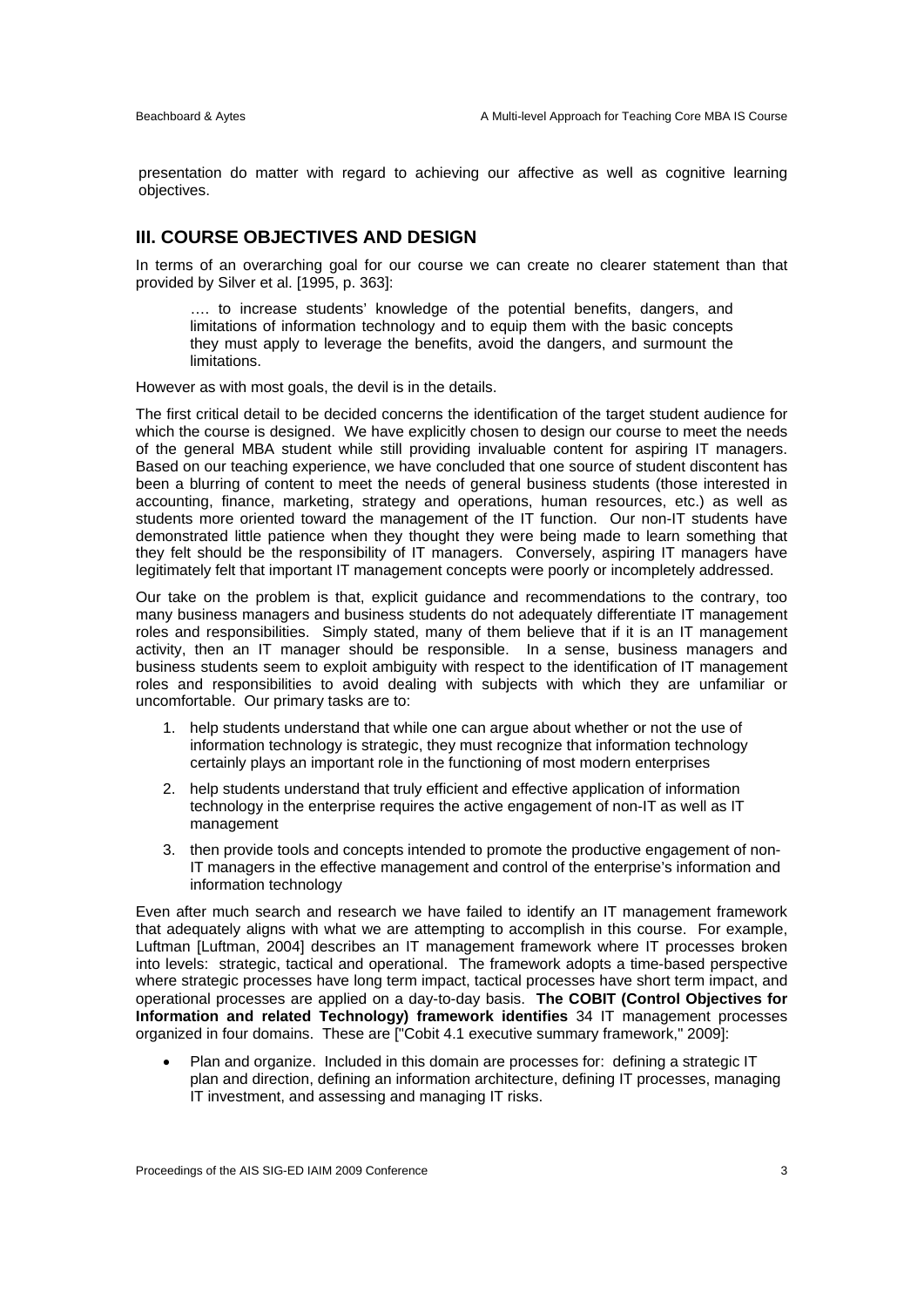- Acquire and Implement. Included in this domain are processes for: identifying automated solutions, acquiring and maintaining applications software and technology infrastructure, procuring IT resources, and managing IT change.
- Deliver and support. Included in this domain are processes for: defining and managing service levels, managing third-party services, managing performance and capacity, ensuring systems security, training users, and responding to change requests, service incidents, and systemic problems.
- Monitor and evaluate. Included in this domain are processes for: assessing IT processes and internal controls for ensuring regulatory compliance and minimizing ITrelated risk, and providing an IT governance framework.

Each of these frameworks has merit depending upon one's purposes. But we find that these frameworks blur the IT management responsibilities of IT and non-IT managers. Consequently, we have created an overarching conceptualization of IT management/governance (depicted in Figure 1) that identifies three domains: Executive-level (IT governance), enterprise-level (IT management/governance) and functional-level (IT management/governance).

Our criteria for determining which IT management activities fall into which domains hangs largely upon the varying levels of engagement or substantive participation by three groups of enterprise managers: board members and executives, business (non-IT) managers, and IT managers. Executive-level IT governance responsibilities reside not surprisingly with board/executive-level managers (which may or may not include an enterprise CIO).

Enterprise-level IT management/governance, using a definition of our own creation, includes ITrelated activities that ideally require joint business and IT management participation. As explained below, we see, for example, the development of IT service level agreements (SLAs) requiring the active participation of both IT and non-IT managers. If responsibility for developing SLAs is perceived as falling solely on the shoulders of IT managers, the usefulness of such an agreement will likely be undermined.

Functional-level IT management refers to IT-related activities that should be solely the responsibility of IT managers. For example, acceptance testing of new software releases is a technical function best performed and supervised by IT managers (although such a delegation of responsibility need not imply that executives or other non-IT managers should be precluded from ensuring that control mechanisms exist to prevent the fielding of untested software releases). Thus it is possible that some strategic-level IT management decisions might fall within the domain of functional IT management/governance, e.g., the selection of specific technical standards while establishing control mechanisms to ensure that effective operational-level functions, e.g., maintenance of configuration management database, might reside within the executive-level IT governance domain.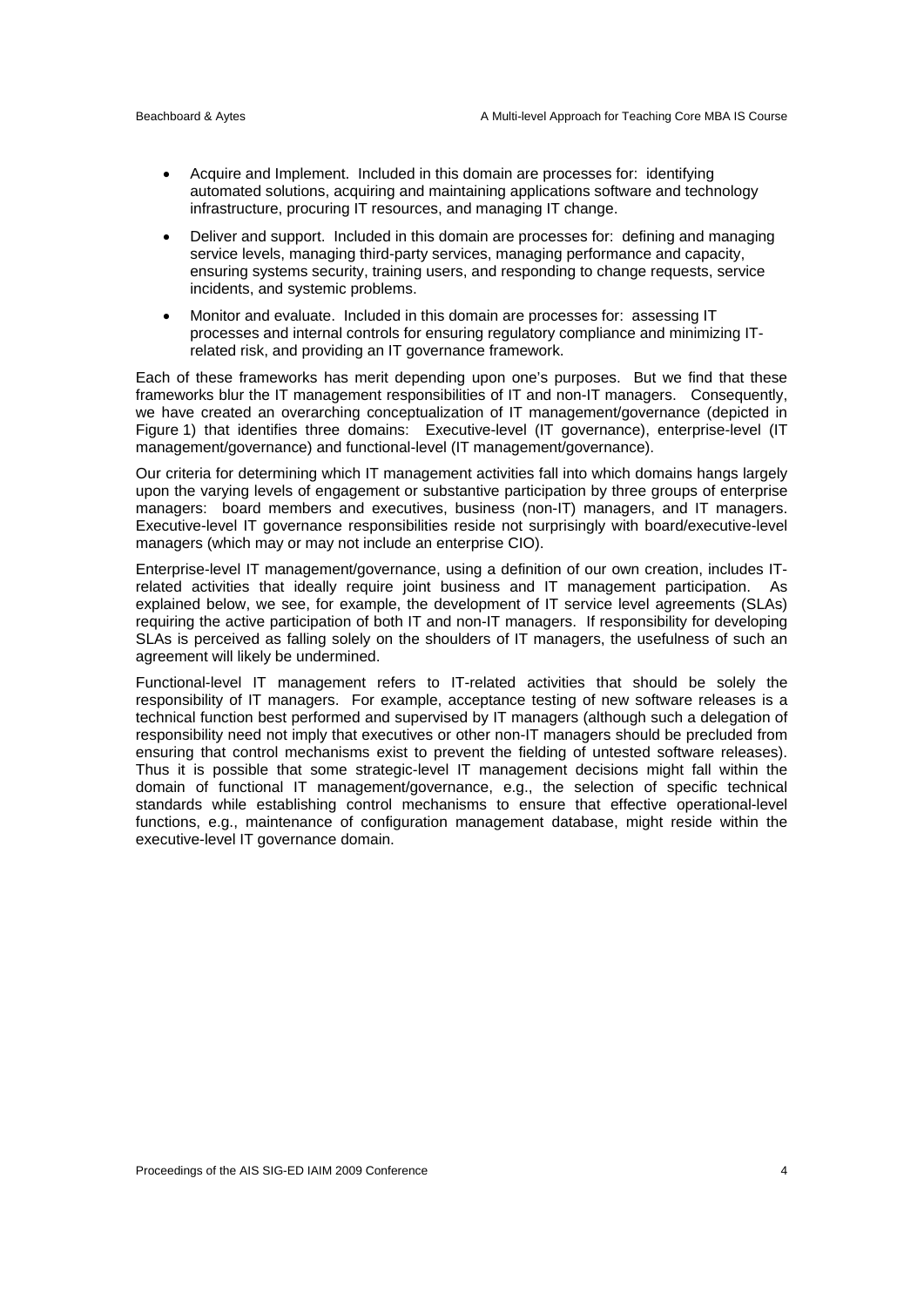

Figure 1. Three Notional Domains of IT Management

The framework depicted at Figure 1 provides a means for parsing out IT management roles and responsibilities with the intent of emphasizing that some IT management activities require the involvement of non-IT managers. We use this diagram and these definitions in the introduction to the course, emphasizing that the course addresses the two outer circles of the diagram and that they should enroll in our separate IT manager-oriented course if they are interested in learning about the IT management activities relegated to the inner circle.

The next critical issue that we address in our course design concerns selecting an appropriate level or levels of content abstraction. A difficulty that we have found with much of the IT management literature is that IT management prescriptions are provided at such a high level that they are scarcely actionable. We cannot count the number of times where we have read admonishments to align IT strategy with business strategy or establish effective relationships among IT and non-IT managers. Certainly these are valid recommendations, but standing alone, or even taking into consideration the explanations and descriptions offered with these prescriptions, students (and we suspect many practitioners) lack clear ideas about how they might implement those prescriptions.

We suggest that these types of prescriptions are good examples of "know-what" knowledge. They answer the question, what do you need to do to effectively manage IT? What is missing in the literature providing these prescriptions is the "know-how" type of knowledge that provides sufficient detail to guide a manager's actions.

**The problematic distinction between knowledge as** *know-what* **and knowledge as** *knowhow.*Teaching *know-how* knowledge is difficult and in some cases not achievable in classroom environments. In a sense, know-what represents *explicit knowledge* while *know-how* represents implicit knowledge. While teaching we try to impart explicit knowledge in part by attempting to make some implicit knowledge explicit. Achieving *know-how* is sort of like peeling an onion. Every time a layer of the onion is removed, i.e., some implicit knowledge made explicit, one finds another layer of implicit knowledge is required. One continues removing layers until ultimately reaching a core of tacit knowledge, which by definition cannot be articulated. In the course design described below, we do not mean to imply that we successfully reach the core of the onion. We try to convey several layers of knowledge as well as provide experiential learning opportunities to introduce some tacit understanding.

Our pedagogical approach is twofold. First we layer theoretical and practice-oriented frameworks. We start at a relatively abstract layer that identifies a comprehensive set of general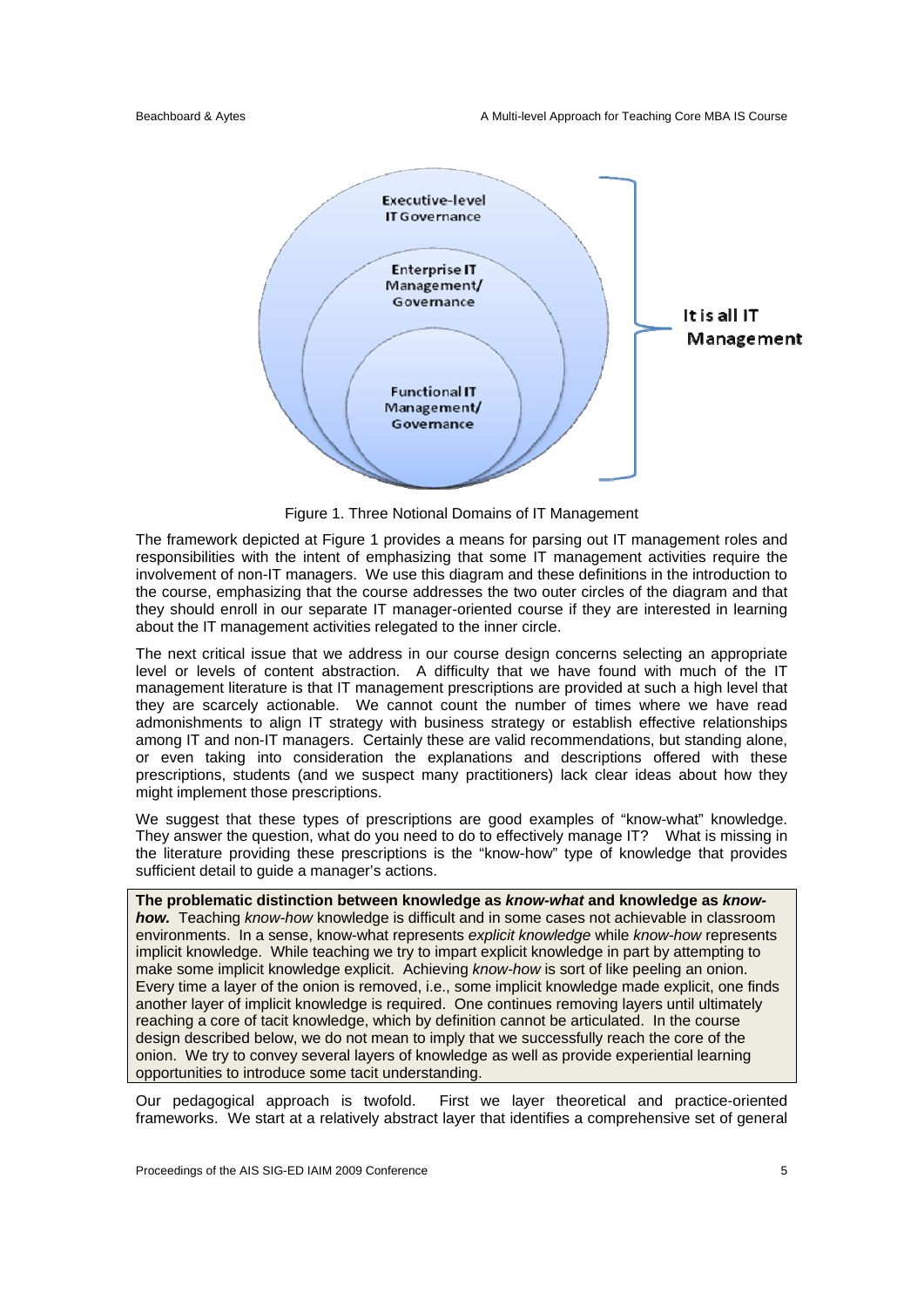prescriptions (represented by the information orientation (IO) framework). We then peel the onion by introducing IT management frameworks that provide increasing levels of actionable detail (guidelines for implementing executive-level IT governance, introductions to the IT service strategy and IT service design elements of the IT Infrastructure Library (ITIL) framework and finally an introduction to the work systems method developed by Alter [2006]. Of course, at every level of actionable detail, the issue of whether sufficient know-how was provided re-emerges. Second, we incorporate experience-based learning in the form of student-led IT consulting projects with area businesses or not-for-profit organizations. The primary goal of these projects is to help students gain a deeper understanding of the strengths and limitations of frameworks to which they have been introduced and sensitize them to the types of issues where knowledge of the particular organizational contexts is required and judgment and experience must be applied.<sup>2</sup>

Based on the logic outlined above, Figure 2 depicts the high-level concept map governing our course design. In our course introduction and repeatedly throughout the semester, we remind our students that they are taking a course about the business value of IT, not an IT course per se. The key to making this course relevant to MBA students is to stress the connection between IT and the effective operation of the business, rather than making it a course primarily about technology or the functional management of that technology. We attempt to address the frustrations of aspiring IT managers, at least in part, by advising that while there is more to IT management than will be covered in our course, the course content remains important to their needs as they will often be responsible for educating non-IT managers.<sup>3</sup>



Figure 2. IT in Business High-Level Course Map

#### **Motivating Students**

We do not claim a high degree of originality in using the introductory portion of the course to try to motivate students that the content to be provided during the course is relevant and important. We do however allocate two and one half weeks and nine reading assignments to this effort. Our pitch is fairly straightforward. First and foremost we emphasize that we are offering a business course not an IT course; that we will not be teaching about LANs and WANs, servers and storage, or applications development.

 $^2$  We have published an article describing the IO project assignment [Aytes and Beachboard, 2007]. Interested readers are encouraged to consult that article for more details on our experience with formulating and conducting that assignment as we lightly touch upon that particular assignment in this essay.<br><sup>3</sup> We also advise that an elective course is offered at the senior undergraduate/graduate level designed specifically to

meet the needs of those proposing to be professional IT staff or IT management.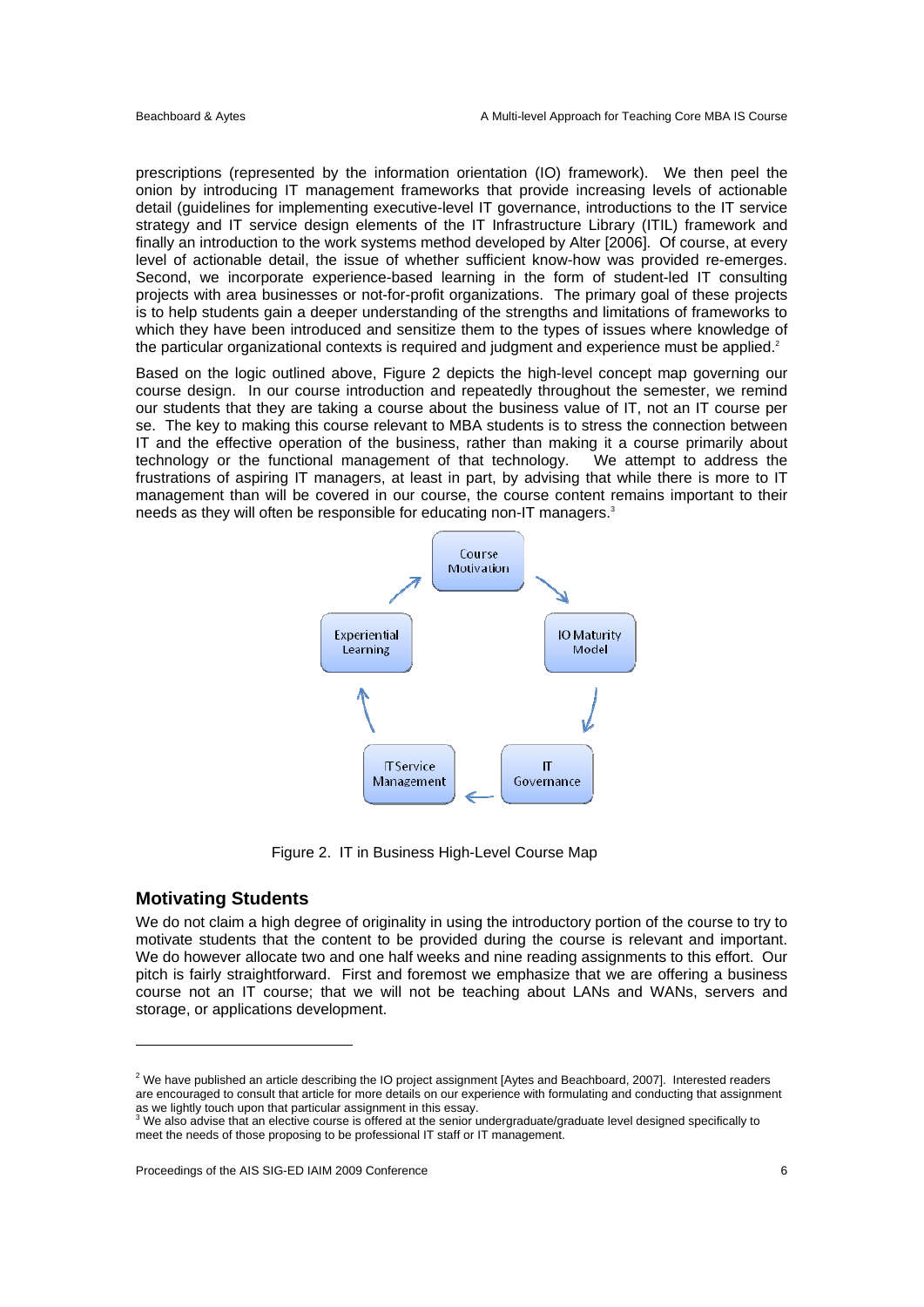Secondly, we advise that our intent is not to act simply as IT missionaries. Our interest is in the delivery of business value. If information technology helps deliver value, then great. If not, it should be avoided. On the first night of class we assign and analyze a short article, "The Search for a Technological Panacea" [Robinson, 1992] to illustrate the potential misuse of technology. This in-class exercise helps our students engage with the course content and introduces them to the type of critical thinking we encourage them to use in evaluating all assigned readings and class lectures. Additionally, we describe a variety of dramatic IT failures ranging from the IRS's costly modernization effort to service failures at Netflix, Hershey and JetBlue [Krigsman, 2008; Daniel, Nash and Wailgum, 2008; Stone, 2008].<sup>4</sup> We allude to the fact that a significant part of the problem with IT management lies in the apparent difficulties that IT professionals and general business professionals have in effectively working with each other. We accept that IT professionals certainly must improve their working relationships with the business community but argue that business professionals bear that responsibility as well.

Finally we offer the argument that while perhaps not always strategic, information technology is very important for the successful functioning of virtually all modern enterprises. Like several instructors we know, we analyze Nicholas Carr's infamous article, "IT Doesn't Matter" [Carr, 2003] as well as one of the published responses [Brown and Hagel III, 2003]. Our purpose is not to take a firm position one way or the other with respect to information technology's strategic value. We also discuss Senn's [1992] article on IT strategy myths offering a slightly different perspective on the Carr argument. However, we ultimately advocate that for most modern enterprises information technology is important whether or not one wishes to label it strategic.

Consistent with our desire to produce affective as well as cognitive changes in our students, we wrap up the introductory section with Bensaou and Earl's [1998] article comparing the mindset of US and Japanese corporate managers regarding information technology. The article ties nicely back into the Robinson article by noting that US managers appear to be more enamored with technology than their Japanese counterparts and provides an opportunity for students to critically examine their attitudes toward information technology and its potential uses in the modern enterprise.

## **Information Orientation as a Predictor of Business Performance**

We believe the Information Orientation (IO) Maturity model (see Figure 3) provides the most comprehensive framework describing what an enterprise needs to do well to effectively employ information and technology in support of its goals and objectives.



 $<sup>4</sup>$  We find it useful and relatively easy to locate current examples of IT failure.</sup>

Proceedings of the AIS SIG-ED IAIM 2009 Conference 7

l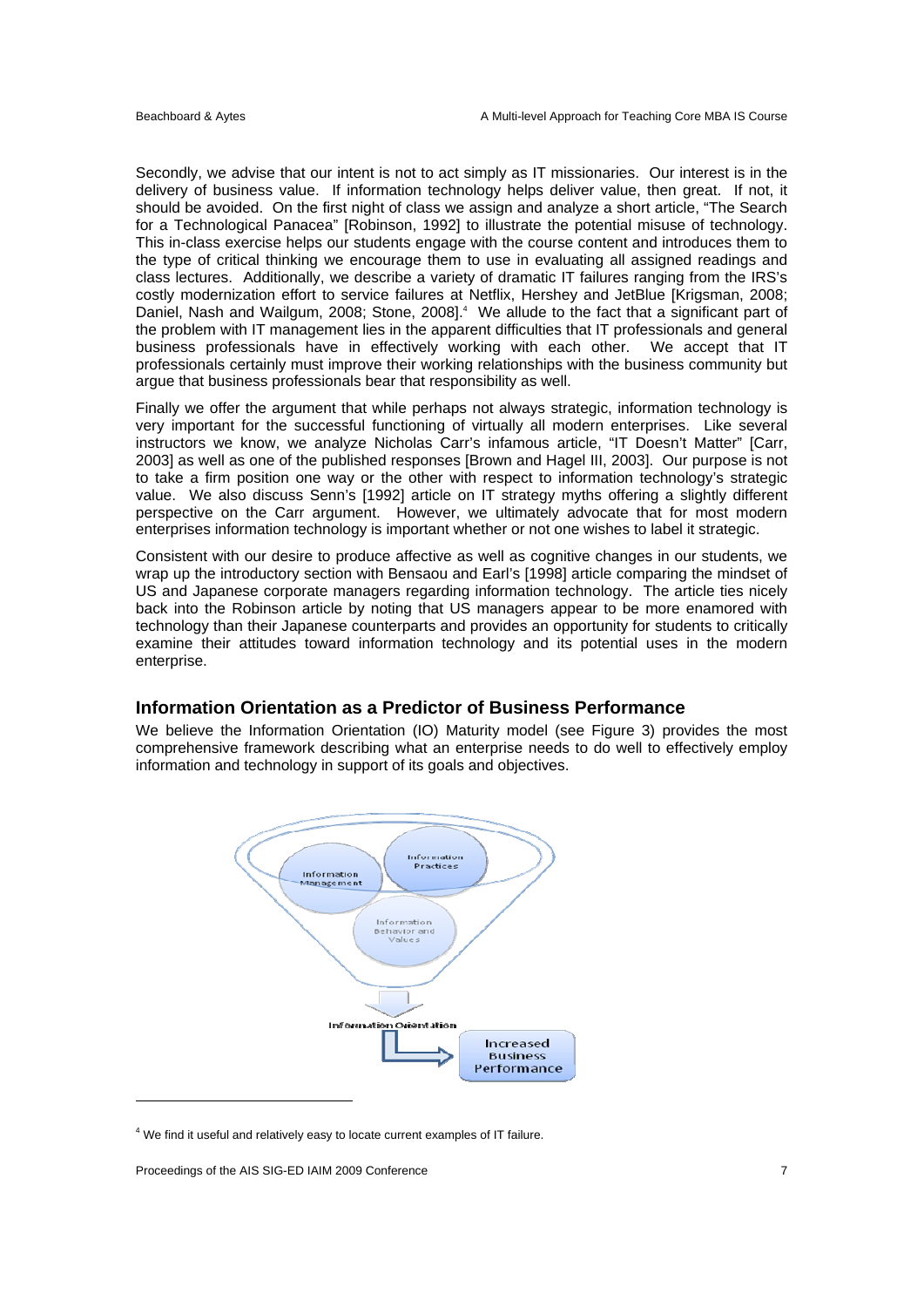#### Figure 3. The Information Orientation Maturity Model

The IO Model was developed by a team of researchers from the Institute of Management Development. The IO model is generally consistent with concepts and frameworks referenced in scholarly and prescriptive IT management literature [Boynton et al., 1994; Zmud, 1982; Broadbent and Weill, 1997; Brown, 1997; Brown and Magill, 1994; Ein-Dor and Segev, 1982; Feeny and Willcocks, 1998; King, 1983; King and Kraemer, 1985; Rockart et al., 1996; Ross, Beath and Goodhue, 1996; Sambamurthy and Zmud, 1999; Tavakolian, 1989; Weill and Ross, 2004; Zmud, 1984].

The model is particularly notable in its inclusion of insights derived from three disparate streams of IT management research. As described by its formulators, previous IT management work can be categorized "under three broad schools of management thinking and practice: (1) the *Behavior and Control* School, (2) the *Information Management* School, and (3) the *Information Technology* or IT School" [Marchand et al., 2001, p. 4]. Broadly conceptualized, the Information Management School emphasizes lifecycle management of information as an organizational resource; the Behavior and Control School emphasizes the importance of individual and organizational behaviors and values influencing the use of information in an organizational context. The IT School focuses primarily on the identification and evaluation of effective IT management practices related to the automation of organizational tasks and managerial decision-making.

While recognizing the significant contributions made to the advancement of IT management thinking, the authors concluded that "each school also demonstrates key weaknesses that make the understanding and integration of the three information capabilities difficult and their links to business performance elusive" [Marchand et al., 2001, p. 4]. What makes the model uniquely valuable for application as a pedagogical tool is the linking of these three schools of thought together and the model's explicit recognition of their combined effect on business performance. In essence, the IO model posits that organizations demonstrating higher levels of information orientation maturity will achieve higher levels of organizational performance. Importantly, the researchers found that achieving success required performance in all three domains: information technology practices (ITP), information management practices (IMP) and information behavior and values (IBV). Poor performance in any single domain is likely to undermine even high performance in the other two domains. Following sections briefly describe our approach to addressing each in each IO domain.

#### **Presentation of IT Practices (ITP)**

As do many instructors, we rely primarily on case analyses to illustrate a variety of ways that IT can be employed. Our purpose is to continue to motivate our students and introduce them to the variety of ways that information and technology can be employed to support business objectives. In addition to describing the specific categories of IT practices represented in the IO model we introduce several frameworks for categorizing IT services. These include:

- McFarlan's [1984] application portfolio framework for evaluating IT services based on industry impact: strategic, turnaround, factory and support.
- Gorry and Scott Morton's [1971] IT practices capability framework as adopted in the IO model: IT for management support, IT for innovation support, IT for business process support, and IT for operational support.
- Schein's [1992] categories of strategic IT vision as adapted by Armstrong and Sambamurthy [1999]: IT to automate, IT to informate up, IT to informate down and IT to transform.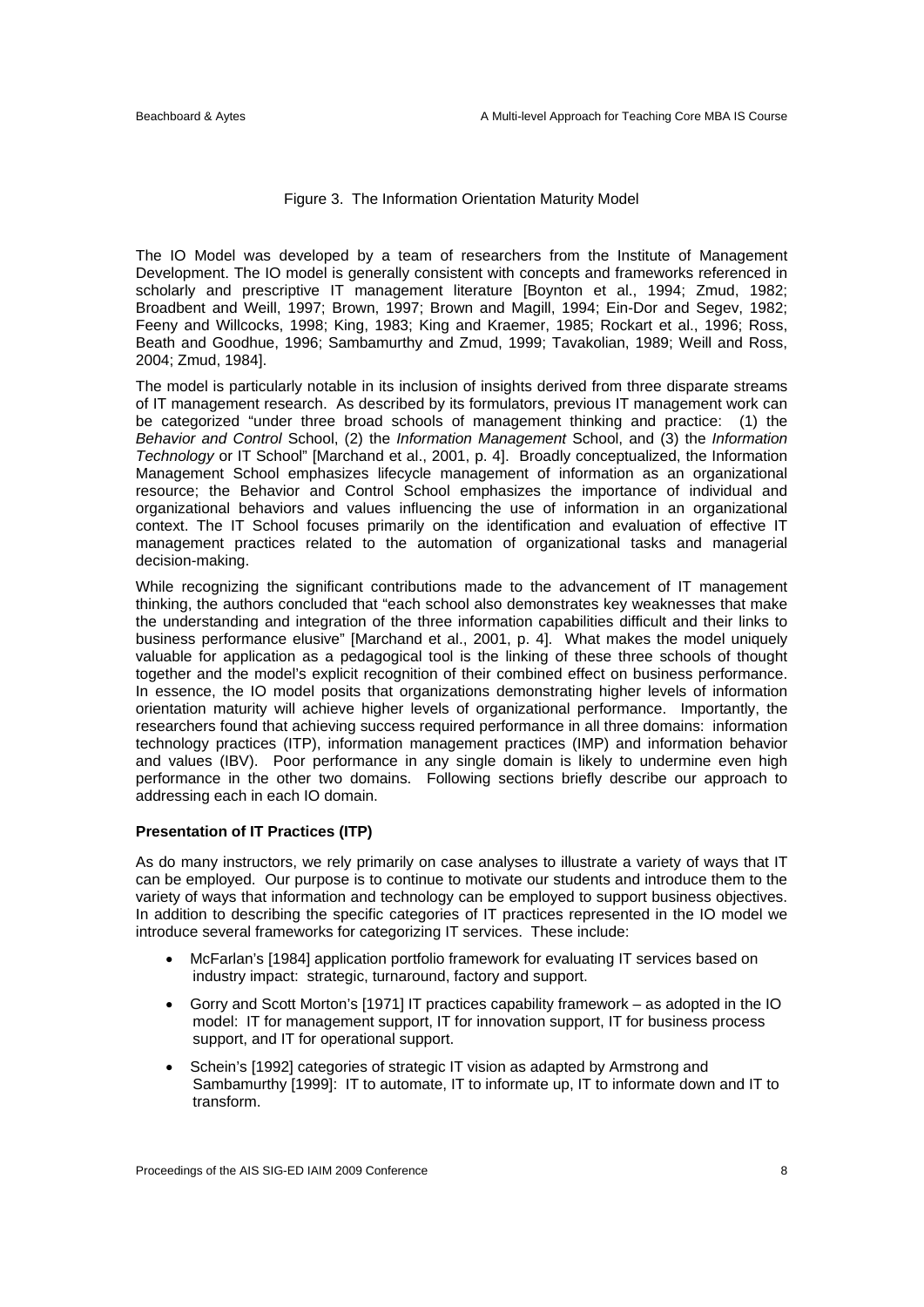We ask our students to analyze a number of short cases (often produced by IT vendors or drawn from the trade press rather than lengthier pedagogical cases) in terms of these conceptual frameworks. We ask students to see if they can identify IT services that do not appear to fit in any of the frameworks, and we ask students to assess whether discrete services support multiple purposes: i.e., Do they fit nicely within more than one category or conceptual scheme? We have students consider how the IT service as described in the case might be leveraged to support more than the purposes identified in the various frameworks. While students often find the presentation of the frameworks to be rather dry, we have received favorable comments regarding the perceived value of in-class discussions resulting from the application of these frameworks to multiple cases.

#### **Presentation of Information Management Practices (IMP)**

Information management, sometimes referred to as information resource management (IRM) started to really gain traction in the mid 1970s albeit primarily in the public sector. "The first principle of IRM was that information management needed to better balance the concerns of introducing new technologies and media with the treatment of information as a key resource [Marchand et al., 2001, p. 29], and "the second principle of IRM required managers to deal with information not just as a set of objects or artifacts such as data or files, but also as a process that extended from information's identification (sensing), collection, and organization through its processing, use and maintenance (p.30). For a variety of reasons, the term IRM has largely fallen out of favor even though the problems that it was intended to address are more salient today.

We take a two-pronged approach to addressing this area discussing (1) the information management lifecycle and (2) knowledge management. We typically expand on the information lifecycle steps incorporated in the IO mode. We were pleased to find a conference paper written by EMC storage engineers providing concrete methods for classifying "information based on its business value" and supporting the development of value-based IM policies.

We also address briefly the knowledge management domain assigning positive as well as cautionary articles regarding the subject. For example we assign the report by a McKinsey analyst "Making a Market in Knowledge" which approaches the subject positively but in a critical manner [Bryan, 2004].

#### **Presentation of Information Behavior and Values (IBV)**

In terms of translating a theoretical understanding into practical action, perhaps no domain is more difficult than information behaviors and values. Relying heavily on the Kahneman and Tversky's [1982] research on decision-making heuristics and cognitive biases as well as the more recent behavioral economics research [Ariely, 2008], we introduce our students to common information-processing and decision-making behaviors that tend to depart from the norms associated with rational decision-making. We establish the business context for the subject by assigning several classic readings, such as Huber's [1981] description of rational, political, garbage can, and program models of decision making and Feldman and March's [1981] discussion of the symbolic use of information in organizations. We also assign more recent articles addressing systematic distortion of or inattention to relevant information [Larson and King, 1996; Lovallo and Kahneman, 2003].

Students often ask how should they fix the problem when they observe non-rational forms of decision making and information use at higher levels of management. We certainly have not cracked the problem on how to avoid these human tendencies beyond the notion that awareness of the problem might prove prophylactic to some extent. However, some authors have argued that awareness may not be enough [Carroll and Mui, 2008]. We do introduce prescriptions, e.g., the use of devil's advocates [Carroll and Mui, 2008] or "taking the outside view" [Lovallo and Kahneman, 2003] even though we recognize that there are significant limitations to what these recommendations can accomplish.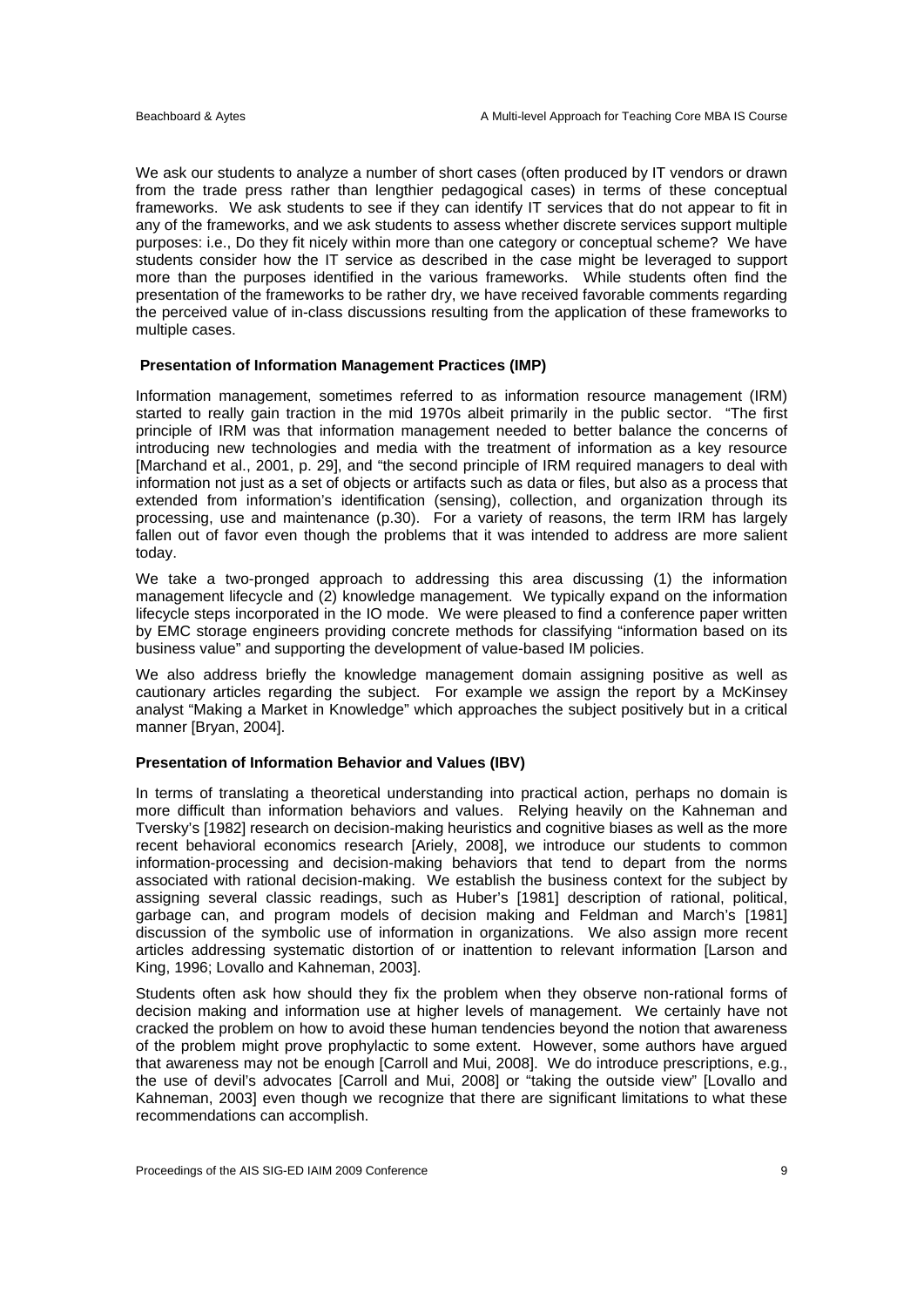#### **IO Wrap-up**

At a macro-level the IO model presents students with an overarching conceptualization of the things that an enterprise needs to do well to successfully employ information and information technology. While we are able to introduce some specific information concerning the types of thinking and actions required to raise an enterprise's IO, the model itself does not provide much explicit implementation guidance. Having set the direction for the enterprise, we begin to peel the onion and delve more deeply into specific actions that managers can take to raise their enterprise IOs.

## **IT Governance: Establishing Direction and Boundaries for Action**

As introduced above, we have chosen to partition the overarching IT management discipline into three domains: executive-level IT governance, enterprise IT management/governance, and functional IT management/governance. In our class, we limit discussion of IT governance to the range of IT management activities that require substantive executive- or board-level engagement. Using a shipping metaphor, governance might be viewed as the business owners' selection of cargo, ports of origination and destination, and establishment of the resource levels to be allocated for accomplishing the task. The business managers are allowed within set parameters to select the ship and crew, manage the crew, and navigate and maintain the ship. The business owners may veto management actions based on their evaluation of quality and risks associated with the management recommended strategy. IT governance then consists of board- or executive-level development or approval of the enterprise's strategy for how information and technology are employed in support of accomplishing enterprise goals and maintaining a level of oversight required to ensure that IT management actions remain consistent with the identified strategy.

Reflecting what we believe to be a reasonable interpretation of Weill and Ross's [2004] and Ross, Weill and Robertson's [2006] work on IT governance and the development of enterprise architectures, we have conceptualized IT governance as consisting of three primary activities: specification of the enterprise IT management structure, development of a high-level enterprise strategic IT vision, and determination of IT investment levels and priorities as depicted in Figure 4.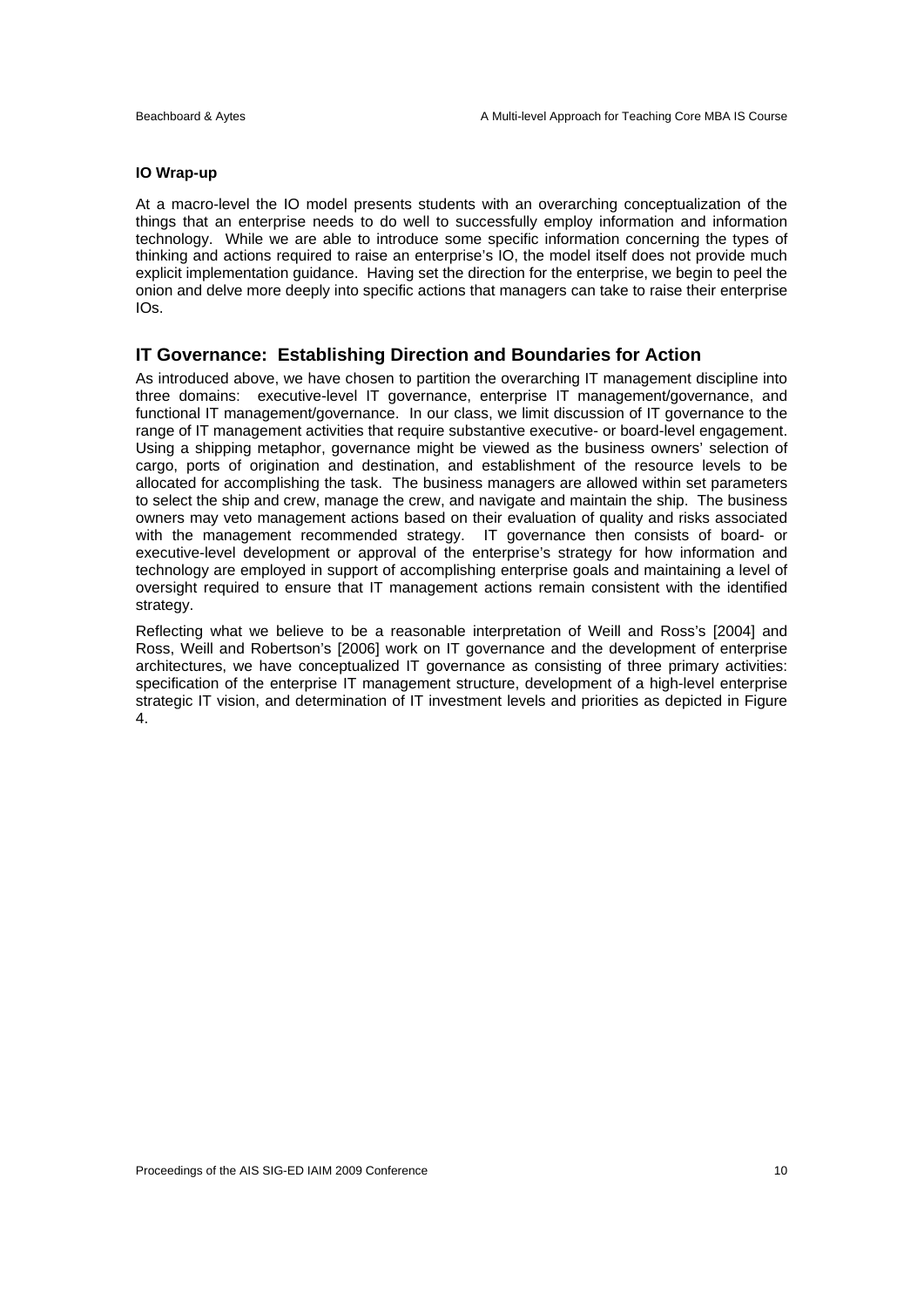

Figure 4. IT Governance Reformulated

Currently, we employ a self-authored working paper that synthesizes work of prominent authors writing on of IT governance and the development of enterprise information architectures [Zachman, 1999; Cook, 1996; Weill and Broadbent, 1998; Weill and Ross, 2004; Ross et al., 2006]. In particular, we pull elements of Weill and Broadbent's (1998) research on IT infrastructures forward and synthesize it with Weill and Ross's (2004) IT governance and the later Ross, et al., elaboration of recommended enterprise architecture development practices.

Our primary emphasis is on helping our students understand the need for executive involvement in establishing the enterprise's IT principles. We elaborate upon Ross et al.'s (2006) prescriptions regarding the selection of the enterprise's operating model (or models) and the influence that the operating model should have on the development of the IT integration and standardization policies. We specifically try to relate the IT principles back to the IO dimensions particularly with respect to how executives might use policies to facilitate improvements in the enterprise's information behavior and values. Furthermore, we address:

- $\bullet$  IT governance mechanisms that enterprises use to oversee the IT function (e.g., establishment of executive-level IT steering committees)
- Management of IT investments (e.g., investment analysis and prioritization and chargeback).
- Laws (e.g, Sarbanes-Oxley Act, Gramm, Leach Bliley Act) and industry standards (Payment Card Industry security standards), and legal, financial and ethical risks associated with non-compliance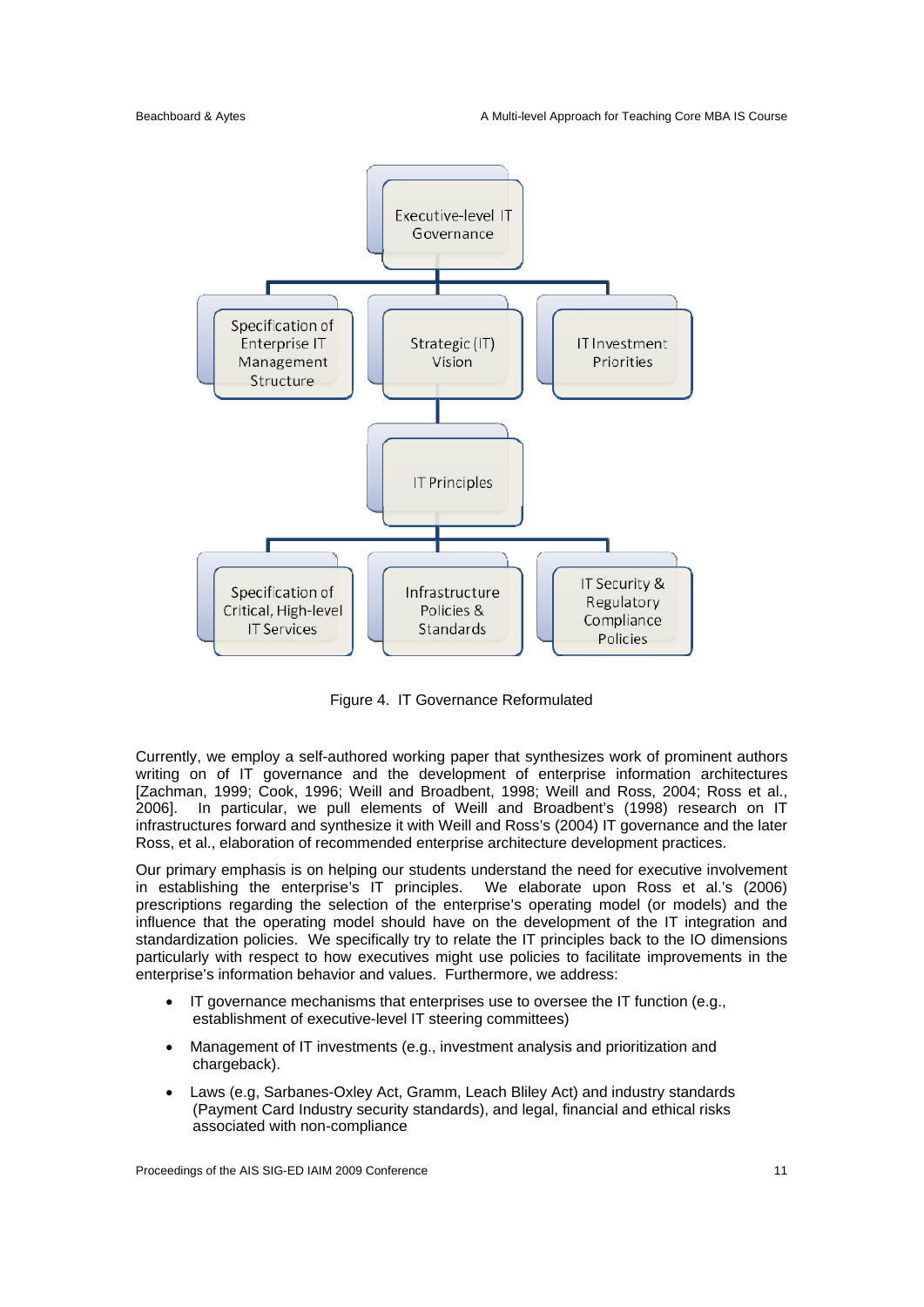As many of our MBA students have extensive work experience, discussions concerning the strengths and weaknesses of executive driven-policies can be quite lively as well as informative.

We wrap up our discussion of executive-level governance by asking our students to explicitly consider what effective IT governance accomplishes and what IT governance leaves unaccomplished. Executive-level IT governance establishes parameters for formulating and executing the enterprise IT strategy and the means for controlling and evaluating the IT strategy as executed. We suggest that evolving IT service management practices, particularly as documented by ITIL® v.3 and ISO 20000 (which is the International Standard for certifying service provider organizations in IT service management) represent another important layer of know-what/know-how for creating and executing the enterprise IT strategy.

## **IT Service Management (ITSM): Converting Governance to Action**

IT Infrastructure Library (ITIL)® v.3's presents IT Service Management (ITSM) concepts in terms of IT service lifecycle clearly identifies the IT management processes needed to align IT services with business needs – particularly in the volumes on service strategy [Iqbal and Nieves, 2007] and service design [Lloyd and Rudd, 2007]. In truth, the ITIL® service strategy volume overlaps considerably with the IT governance literature and much of the traditional IT strategy literature, but the adoption of ITIL® content has two advantages over the generic IT strategy literature. From a marketing perspective, there is a buzz associated with ITSM and ITIL® as more U.S. and international enterprises adopt ITSM-related practices [Dubie, 2008]. More importantly, ITIL® describes a comprehensive and disciplined approach for developing an enterprise's IT service strategy and designing and delivering IT services that are aligned with the enterprises needs.

The core insights underlying virtually all ITSM frameworks<sup>5</sup> are: (1) emphasizing the design of IT services rather than the specification of business applications and technology, and (2) making explicit the linkage between the IT services and the business processes they are intended to support. ITSM recognizes that business value resides in the business processes and IT service value is assessed in terms of its contribution to the performance of business process. IT professionals and business managers generally have understood that IT investments are intended to support business needs and have long conducted cost-benefit analyses to justify making such investments. The benefit derived from the adoption of an IT service orientation is that it helps make the relationship between IT investment and business value more explicit and helps the IT activity maintain its focus on the value-creating aspects of the services it provides to the enterprise. Perhaps just as importantly, ITSM offers a vocabulary more easily understood by non-IT management, thus helping to improve communication between IT and the activities it supports.

It is important to understand what we mean by IT services.<sup>6</sup> IT services are a set of related functions provided by IT systems in support of the business and perceived by the customer and user as a coherent and self-contained entity. IT services have to be looked at from an end-toend user perspective extending across multiple technology silos. ISO 20000 and the ITIL® body of knowledge describe a range of business-oriented processes that should be in place to provide quality IT services that are aligned with organizational needs. The latest version of ITIL®, Version 3, now follows a lifecycle approach (Figure 5), which includes five core publications in the new ITIL library:

 $\overline{a}$ 

<sup>&</sup>lt;sup>5</sup> ITIL® can be considered the premier ITSM framework, a rigorous compilation of "best practices" associated with the efficient delivery of high quality IT services. Of course many if not all of these practices existed prior to their documentation in the ITIL framework. Additionally, neither ITIL nor any ITSM framework provides all the guidance needed to effectively implement IT service management. Thus one can find numerous ITSM frameworks that supplement the guidance and practices documented in ITIL (e.g. Microsoft® Management of Operations Framework (MOF) at http://technet.microsoft.com/en-us/library/cc506049.aspx and HP service management framework at

<sup>&</sup>lt;u>http://h71028.www7.hp.com/ERC/downloads/4AA1-3338ENW.pdf</u>).<br><sup>6</sup> Following text providing ITIL overview drawn from [Beachboard et al., 2007].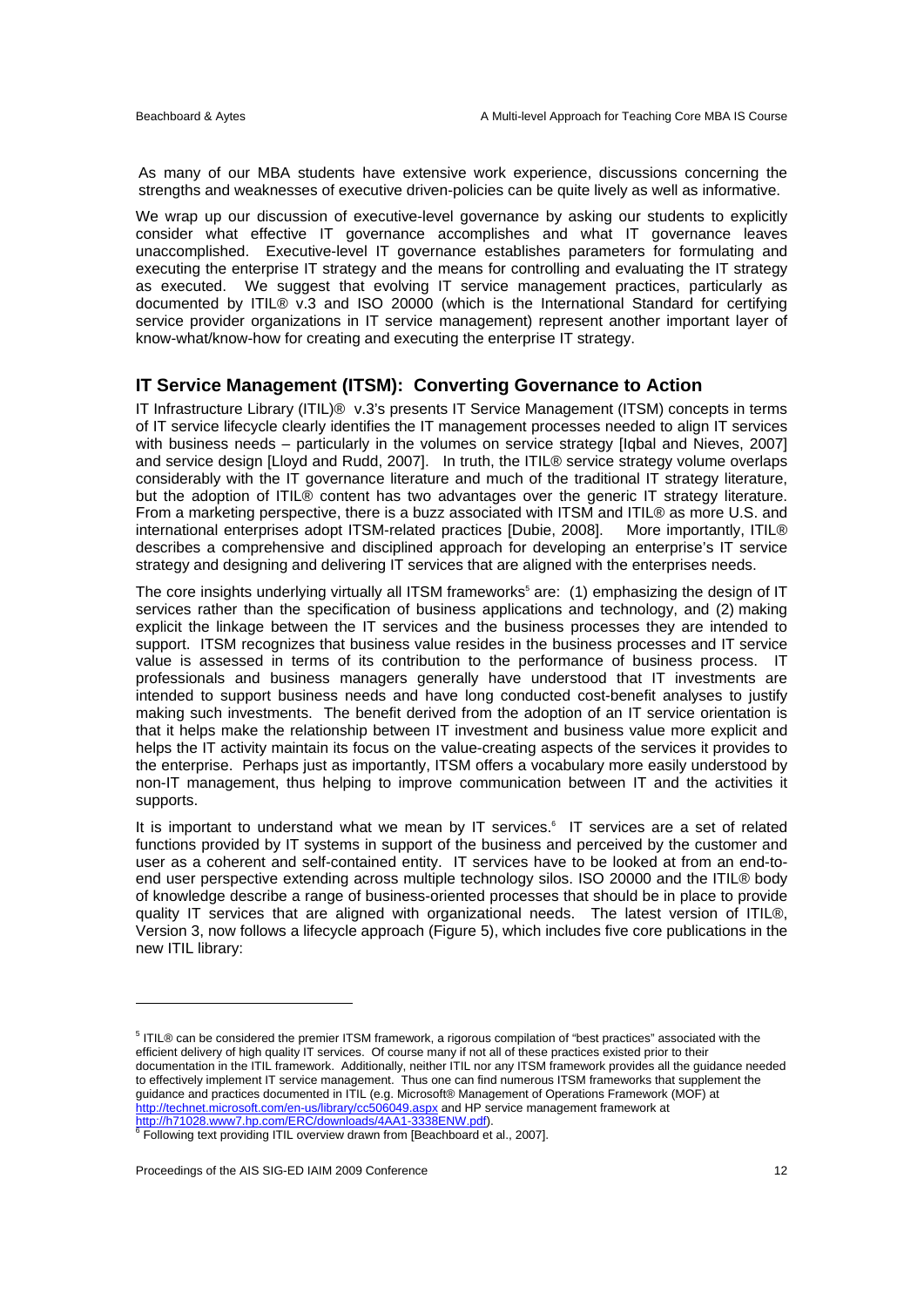- 1. **Service Strategy** addresses the need to integrate business and IT so that organizations get the most out of IT services. It ensures that IT service strategies are linked to business plans and strategies.
- 2. **Service Design** provides the guidance and maintenance of IT architectures, policies, and documents needed to meet current and future business requirements. It is through service design that innovative solutions and processes are developed to best support the business.
- 3. **Service Transition** focuses on transforming an organization into a service-based culture through long-term change management, release and deployment management, and service asset and configuration-management processes. Service transition is a critical stage in the lifecycle to manage and mitigate risks effectively. Knowledge management concepts are also introduced.
- 4. **Service Operations** focuses on the day-to-day operations of managing the IT organization. It emphasizes service delivery and control process activities that effectively manage and stabilize services on a day-to-day basis.
- 5. **Continual Service Improvement** has always been a strong part of ITIL and continues to be in ITIL 3.0. It supports the importance of following a quality approach to improving service and embraces the importance of standards, especially ISO 20000.

Thus, the global popularity of ITIL® as a de facto standard of good practice is founded on several key drivers: risk management, financial value return, and operational discipline.



Figure 5. The ITIL Core [adapted from Iqbal et al. 2007, p. 8]

The development and maintenance of an IT service portfolio, IT services catalog, and associated service level agreements are well defined tasks that students readily grasp. Furthermore, an instructor is able to find current examples in the trade literature that demonstrate that, done correctly, the adoption of these processes can deliver real value.

The approach we currently use is to assign and briefly discuss the introductory overview of ITIL® v.3 (available free from itSMF). We then delve more deeply into the service design process by combining several chapters from Alter's textbook introducing the work-systems method [Alter, 2006] and several vendor whitepapers discussing service-level adoption issues and methods. The incorporation of the work-systems method in this module may seem to be something of a stretch. However, we believe that Alter has provided a rigorous and practical approach for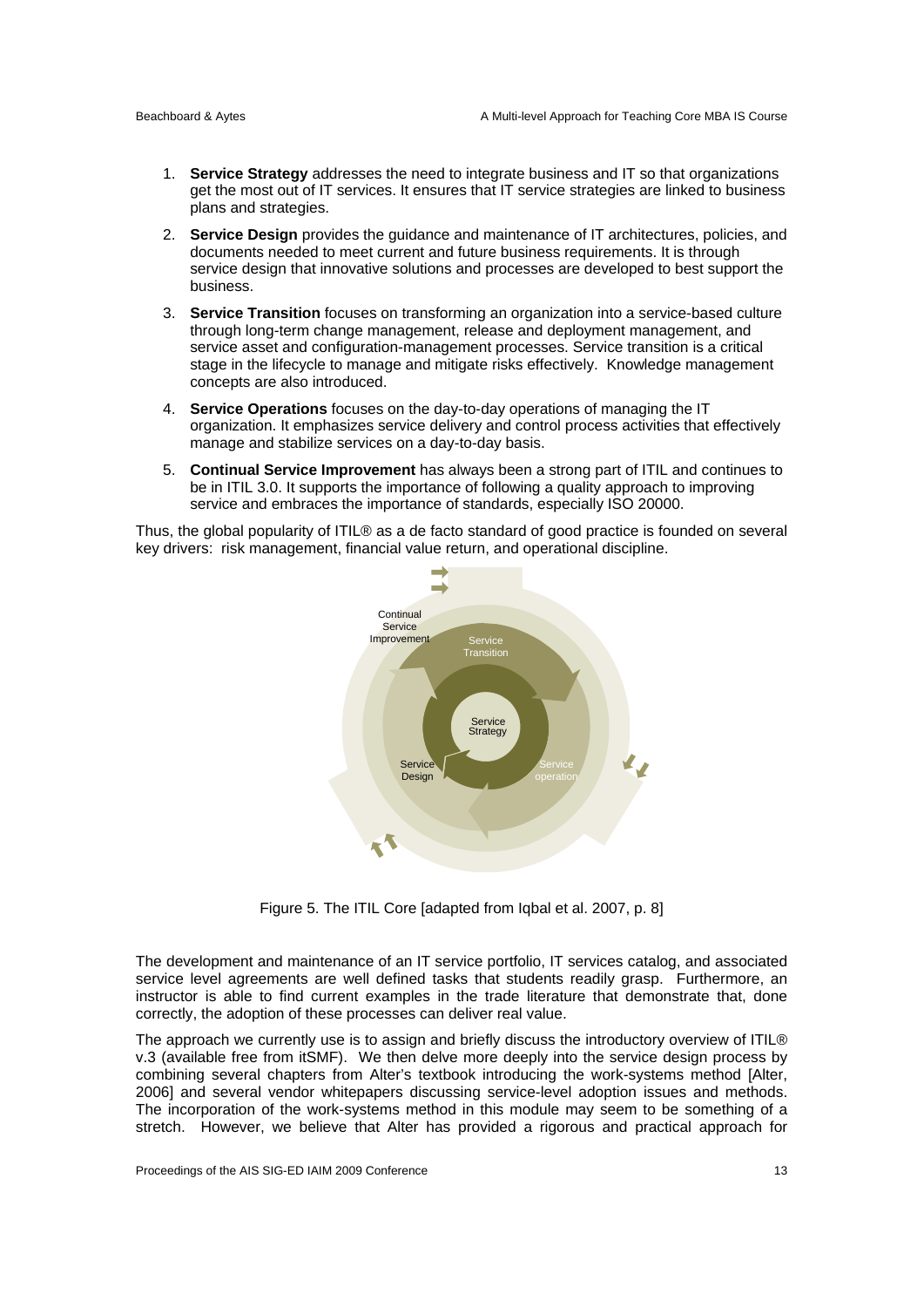analyzing the relationship between business processes and supporting IT services that, while adopting a slightly different vocabulary, aligns quite well with the service design practices recommended in ITIL®. The ITIL® complements the work-system methods by providing mechanisms to more explicitly document service quality requirements (confidentiality, integrity, availability, reliability and performance) and tracing the implications of identified service level requirements on the design of the supporting IT infrastructure and service management process. We are early in our adoption of this content and remain on the lookout for additional suitable readings.

We explicitly relate our presentation of the ITIL<sup>®</sup> framework back to our three-domain conceptualization of IT management (Figure 1). Many of the activities described in the servicestrategy and service-design literature clearly require the active participation of IT and non-IT management. This raises questions concerning responsibility and authority. Some argue that true responsibility, or accountability, cannot be split. However, the IT staff which would commonly be held responsible for creation of service catalogs and service-level agreements is generally not in a position to dictate or manage the quality of user participation in these efforts.

We wrap up our ITSM module by re-addressing issues raised in the introductory module of the course pertaining to the importance of information technology and the influence of management attitudes and organization on the effectiveness of IT initiatives. We ask our working students to assess whether they think IT users in their organizations would be willing to participate in the type of service design actions presented in the ITSM module and to explain why or why not. We ask all of our students to consider whether users "should" be willing to participate in these efforts and consider the question of whether implementing the recommended practices would result in tangible benefits for the enterprise.

## **Synthesizing Content via Experiential Learning**<sup>7</sup>

We believe there is only so much that can be accomplished through assigned readings, lectures and class discussion and that experiential learning substantially assists our students in integrating the concepts introduced in this class. To a great extent, the course content squares with the students' common-sense understanding of what should be done to effectively manage information technology. But as Pfeffer and Sutton [2000, p. 54] have argued, too many managers (and students) tend to confuse "ease of understanding with ease of implementation." Developing a tacit understanding or real know-how often requires experiential learning [Dewey, 1938; Kolb, 1984; Pfeffer and Sutton, 2000].

To that end, we assign a semester-long project where student teams consult with area businesses (or not-for-profit organizations). The assignment calls for the structured application of one of the conceptual frameworks introduced in the course. We have principally had students administer enterpriseIQ's IO maturity assessment instrument but are exploring the use of other assessment tools as well. The students administer structured surveys, perform open-ended interviews, conduct participant observation, and analyze their findings providing oral and written reports to the client and to the class. $8<sup>3</sup>$  While arranging these experiences can prove challenging, particularly in lightly populated geographic areas, student and business responses to these projects have been generally favorable.

We treat this assignment as a course module rather than a simple group assignment because we have learned that to derive maximum benefit from the effort, we need to allow sufficient in-class time to present and discuss project results. We find that students not only benefit from their own efforts but vicariously through the sharing and comparing of experiences with other groups. Dedicating time for these presentations does come at a cost. There certainly is other content that

l

 $7$  We incorporate the discussion of ethical use of information technology throughout the course and dedicate time to the topic during the course wrap-up.

 $8$  A more detailed description of this assignment is available [Aytes & Beachboard, 2007].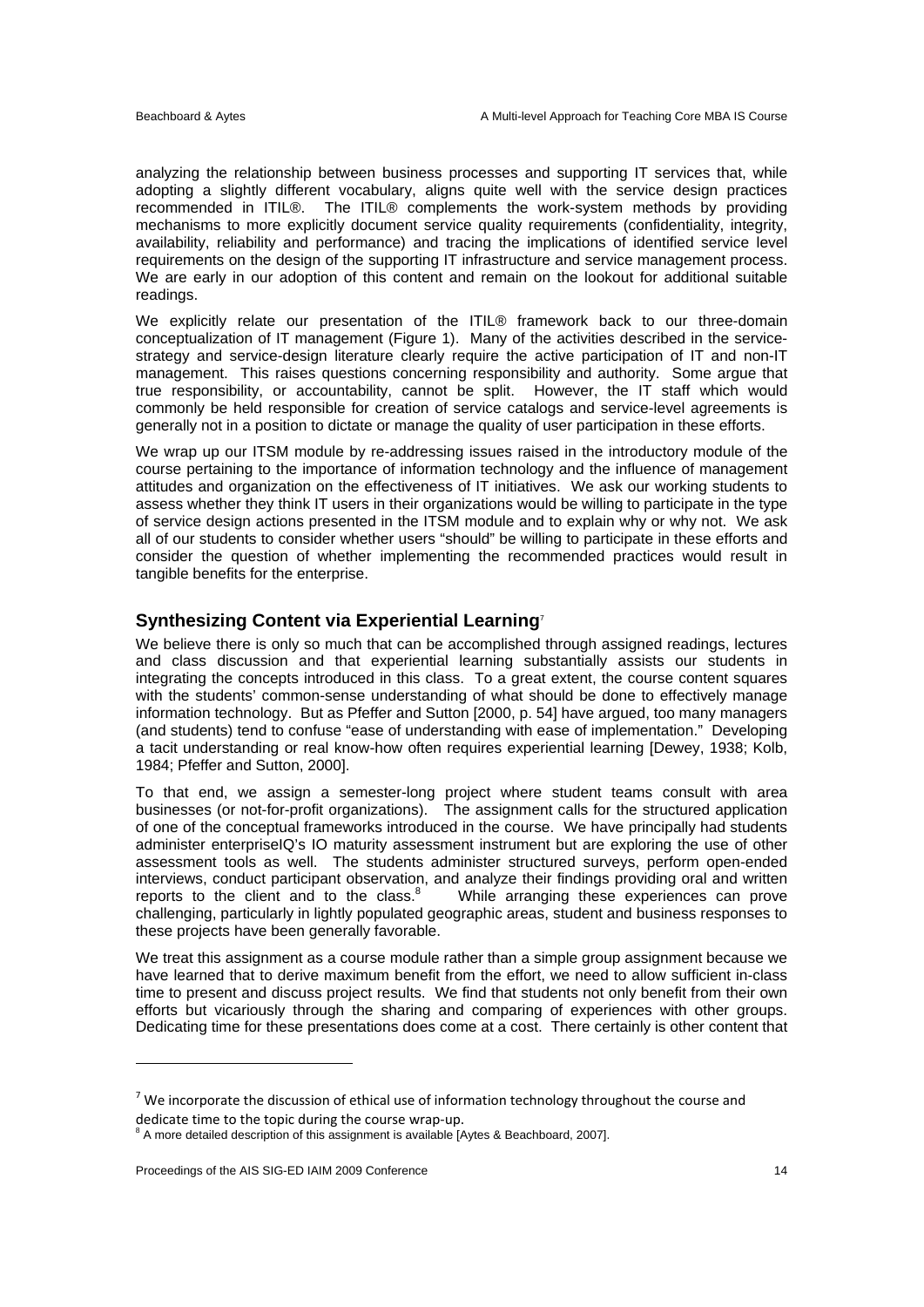could be incorporated into the course. Outsourcing and chargeback are two that come readily to mind, or more explicit introduction to emerging information technologies. So far the time dedicated to supporting this assignment appears to be well warranted.

## **CONCLUSIONS**

Our course remains a work in progress. Like most instructors, we continue to wrestle with issues concerning which content to include or exclude and how to select the most effective reading and writing assignments. We acknowledge that an instructor could adopt our general framework and still select different assignments from those described here. Furthermore, instructors could quite reasonably adopt some modules presented while eschewing others.

We share our approach because we believe it offers a viable means to address concerns expressed via the ISWorld Listserv and reflected in published commentary about the inclusion of IT-related courses in the MBA core. In our evaluation process we ask students to assess their attitudes toward the course at the beginning and end of the semester. Students have consistently communicated an unfavorable attitude toward the class before taking it. On a fourpoint scale where a one reflects a negative opinion of the course and a four reflects a positive opinion, the pre-course assessments have consistently ranged between 2.5 and 2.7. Since adopting the new approach we have seen end-of-course attitude ranging from about 3.1 to 3.5, reflecting positive changes in aggregate student attitudes. We believe that with the continuing refinements to the course, particularly the introduction to the work systems method and incorporation of ITIL® we will see further improvements.

We are careful not to be perceived simply as IT cheerleaders. We emphasize and re-emphasize that information and technology do not represent silver bullets; they do not offer solutions to all business problems. We do provide plenty of evidence that information technology is critically important to most modern enterprises and that it behooves general business managers to fully participate in the development and management of IT solutions.

## **REFERENCES**

*Editor's Note:* The following reference list contains hyperlinks to World Wide Web pages. Readers who have the ability to access the Web directly from their word processor or are reading the paper on the Web, can gain direct access to these linked references. Readers are warned, however, that

1. these links existed as of the date of publication but are not guaranteed to be working thereafter.

2. the contents of Web pages may change over time. Where version information is provided in the References, different versions may not contain the information or the conclusions referenced.

3. the author(s) of the Web pages, not CAIS, is (are) responsible for the accuracy of their content.

4. the author(s) of this article, not CAIS, is (are) responsible for the accuracy of the URL and version information.

- Alter, S. (2006) *The Work Systems Method: Connecting People, Processes, and IT for Business Results*. Larkspur, CA: Work Systems Press.
- Ariely, D. (2008) *Predictably Irrational: The Hidden Forces That Shape Our Decisions*. New York, NY: HarperCollins.
- Armstrong, C.P., and V. Sambamurthy (1999) "Information Technology Assimilation in Firms: The Influence of Senior Leadership and IT Infrastructures", *Information Systems Research* (10)4, pp. 304-327.
- Avison, D. (2003) "Information Systems in the MBA Curriculum: An International Perspective", *Communications of the AIS* 11, pp. 117-127.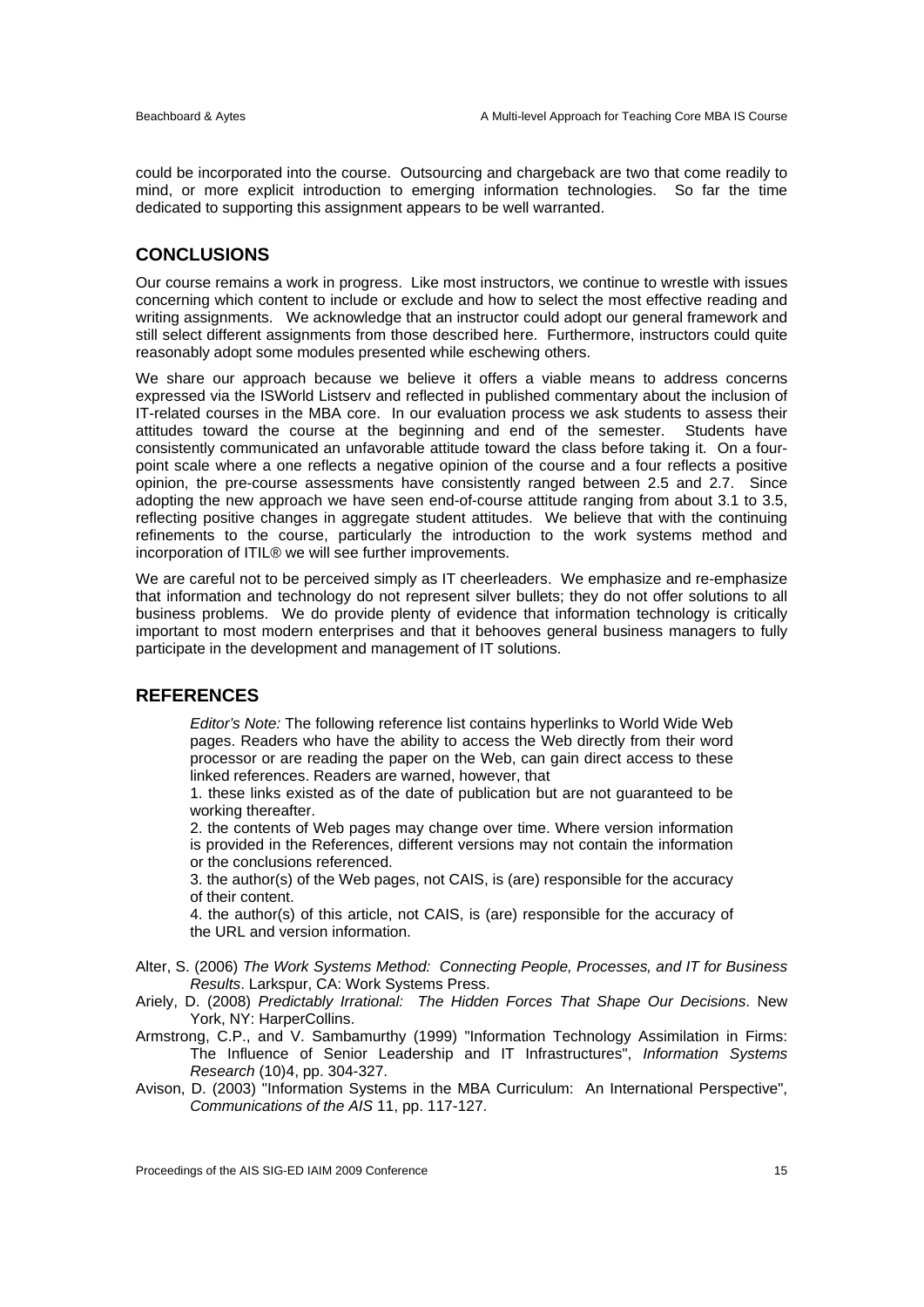- Aytes, K. and J. Beachboard (2007) "Using the Information Orientation Maturity Model to Increase the Effectiveness of the Core MBA IS Course." *Journal of Information Technology Education* pp. 371-385.
- Beachboard, J., S. Conger, S.D. Galup, A. Hernandez, J. Probst, R. Venkataramen (2007) "AMCIS 2007 Panel on IT Service Management: IT Service Management in the IS Curriculum." *Communications of the AIS* 20, pp. 555-566.
- Bensaou, M., and M. Earl (1998) "The Right Mind-Set for Managing Information Technology: Japanese and American Methods." *Harvard Business Review* (76)5, pp. 119-120.
- Boynton, A. C., R.W. Zmud and G.C. Jacobs (1994) "The Influence of IT Management Practice on IT Use in Large Organizations." *MIS Quarterly* (18)3, 299-318.
- Broadbent, M., and P. Weill (1997) "Management by Maxim: How Business and IT Managers Can Create IT Infrastructures." *Sloan Management Review* (38)3, pp. 77-92.
- Brown, C.V. "Examining the Emergence of Hybrid IS Governance Solutions: Evidence from a Single Case Site." *Information Systems Research* 8.1 (1997), 69-94.
- Brown, C.V., and S.L. Magill (1994) "Alignment of the IS Functions Within the Enterprise: Toward a Model of Antecedents." *MIS Quarterly* (18)4, pp. 371-394.
- Brown, J.S., and J. Hagel III. (2003) *Sloan Management Review* (81)7, pp. 109-112.
- Bryan, L.L. (2004) "Making a Market in Knowledge." *The McKinsey Quarterly* http://www.mckinseyquarterly.com/Making\_a\_market\_in\_knowledge\_1441 (current. Dec. 12, 2008).
- Carr, N.G. (2003) "IT Doesn't Matter." *Harvard Business Review* (81)5, pp. 41-49.
- Carroll, P. and C. Mui. (2008) *Billion Dollar Lessons: What You Can Learn from the Most Inexcusable Business Failures of the Last 25 Years*. New York, NY: Portfolio.
- IT Governance Institute. "Cobit 4.1 Executive Summary Framework." 2009. *IT Governance*  **Institute.** IT Governance Institute. http://www.isaca.org/AMTemplate.cfm?Section=Downloads&Template=/ContentManage ment/ContentDisplay.cfm&ContentID=34172 (current Aug. 9, 2009).
- Cook, M.A. (1996) *Building Enterprise Information Architectures: Reengineering Information Systems*. Upper Saddle River, NJ: Prentice-Hall.
- Daniel, D. K.S. Nash, T. Wailgum (2008) "How IT Failures Wreck Holidays, Special Occasions for Many Companies." 16 November. CIO.Com. http://www.cio.com/article/155051/How\_IT\_Failures\_Wreck\_Holidays\_Special\_Occasion s\_for\_Many\_Companies (current Dec. 12, 2008).
- Dewey, J. (1997, 1938) *Experience and Education*. New York, NY: First Touchstone Edition.
- Dubie, D. (2008). "ITIL Adoption Increases in U.S., Proficiency Still Lacking." *Networkworld* NetworkWorld, Inc. Feb 29. http://www.networkworld.com/news/2008/022908-itiladoption.html (current Dec. 12, 2009).
- Ein-Dor, P. and E. Segev (1982) "Organizational Context and MIS Structure: Some Empirical Evidence." *MIS Quarterly* (6)3, pp. 55-68.
- Feeny, D.F. and L. Willcocks. (1998) "Core IS Capabilities for Exploiting Information Technology." *Sloan Management Review* (39)3, pp. 9-21.
- Feldman, M.S., and J.G. March (1981) "Information in Organizations as Signal and Symbol." *Administrative Science Quarterly* (26)2, pp. 171-86.
- Gorry, A.G. and M.S. Scott Morton (1971) "A Framework for Management Information Systems." *Sloan Management Review* (13)1, pp. 55-70.
- Huber, G.P. (1981) "The Nature of Organizational Decision Making and the Design of Decision Support Systems." *MIS Quarterly* (5)2, pp. 1-10.
- Iqbal, M. and M. Nieves (2007) *ITIL: Service Strategy*. United Kingdom: OGC.
- Ives, B., J. Valacich, R. Watson, R. Zmud, and et al. (2002). "What Every Business Student Needs to Know About Information Systems." *Communications of the AIS* 9, pp. 467-477.
- Kahneman, D. P. Slovic, A. Tversky (1982) *Judgment Under Uncertainty: Heuristics and Biases*. Cambridge, UK: Cambridge University Press.
- King, J.L. (1983) "Centralized Versus Decentralized Computing: Organizational Considerations and Management Options." *Computing Surveys* (15)4, pp. 319-49.
- King, J.L. and K.L. Kraemer (1985) *The Dynamics of Computing*. New York: Columbia University Press.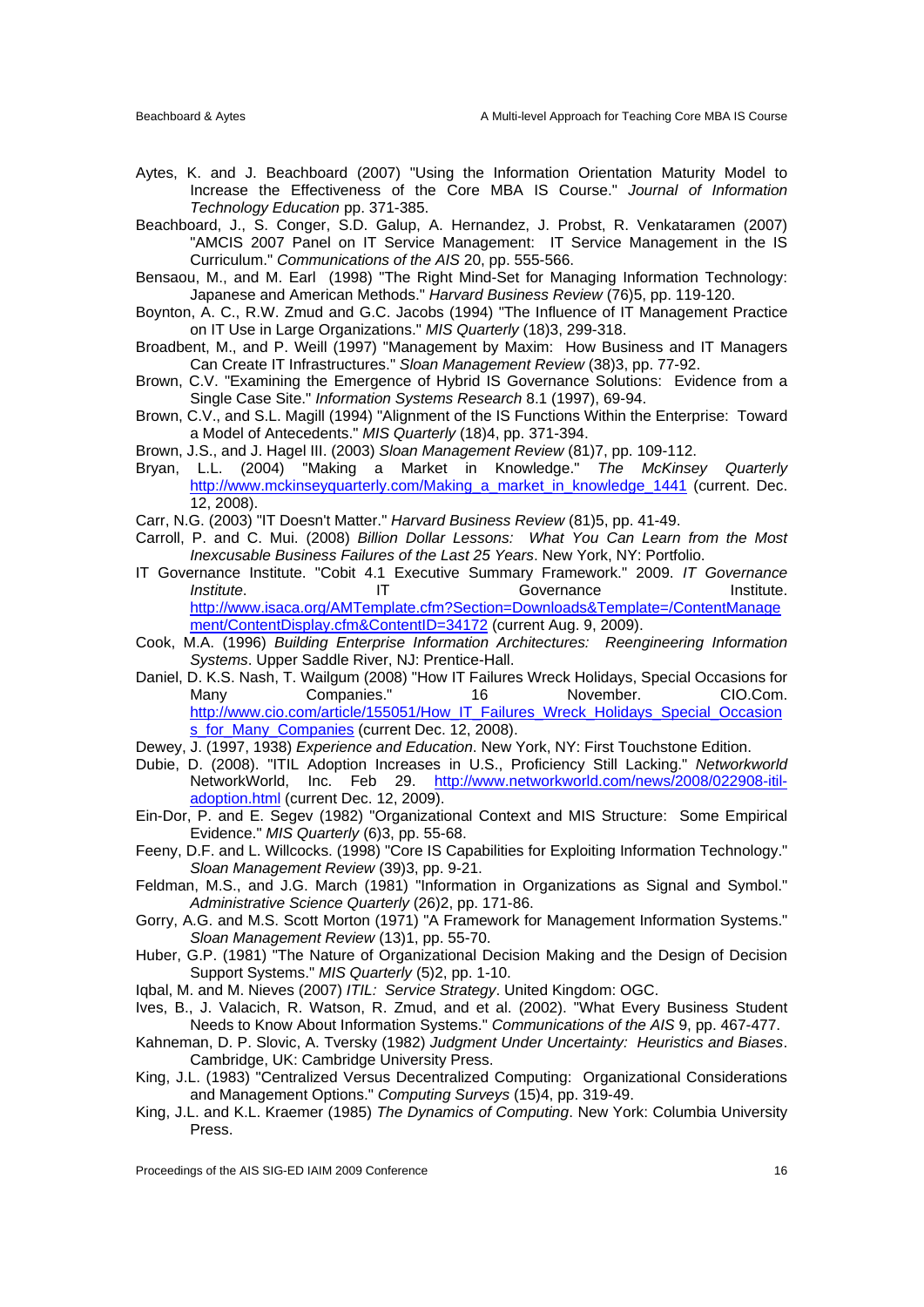- Kolb, D.A. (1984). *Experiential Learning: Experience as the Source of Learning and Development*. Englewood Cliffs, NJ.
- Krigsman, M.. (2008) "Sixteen IT Failures to Remember." 10 November. ZDNet.Com. http://blogs.zdnet.com/projectfailures/?p=1132 (current Dec. 10 2008).
- Larson, E.W. and J.B. King (1996) "The Systemic Distortion of Information: An Ongoing Challenge to Management." *Organizational Dynamics* (24)3, pp. 49-61.
- Lloyd, V. and C. Rudd (2007) *ITIL: Service Design*. United Kingdom: OGC.
- Lovallo, D. and D. Kahneman (2003) "Delusions at the Desktop: How Optimism Undermines Executive Decisions." *Harvard Business Review* (81)7, pp. 56-63.
- Luftman, J.N. (2004) *Managing the Information Technology Resource: Leadership in the Information Age*. Upper Saddle River, NJ: Pearson Prentice Hall.
- Marchand, D.A., W.J. Kettinger, J.O. Rollins (2001) *Making the Invisible Visible*. West Sussex, England.
- McFarlan, F.W. (1984) "Information Technology Changes the Way You Compete." *Harvard Business Review* (62)3, pp. 98-103.
- Peslak, A.R. (2005) "Incorporating Business Processes and Functions: Addressing the Missing Element in Information Systems Education." *Journal of Computer Information Systems* (45)4, pp. 56-61.
- Pfeffer, J. and R. Sutton (2000) *The Knowing Doing Gap: How Smart Companies Turn Knowledge Into Action*. Boston, MA: Harvard.
- Reich, B.H. (2000) "Desiging the IT Course Within an Executive MBA." *Communications of the AIS* 3, pp. 1-22.
- Robinson, J.A. (1992) "The Search for the Technological Panacea." *Information Systems Strategy: The Executive's Journal* (8)4, pp. 28-30.
- Rockart, J.F. M.J. Earl, J.W. Ross (1996) "Eight Imperatives for the New IT Organization." *Sloan Management Review* (38)1, pp. 43-55.
- Ross, J.W., C.M. Beath, D.L. Goodhue (1996) "Develop Long-Term Competitiveness through IT Assets." *Sloan Management Review* (38)1, pp. 31-42.
- Ross, J.W., P. Weill, D.C. Robertson (2006) *Enterprise Architecture as Strategy: Creating a Foundation for Business Execution*. Boston, MA: Harvard Business School Press.
- Sambamurthy, V., and R. W. Zmud (1999) "Arrangements for Information Technology Governance: A Theory of Multiple Contingencies." *MIS Quarterly* (23)2, pp. 261-290.
- Schein, E.H. (1992) "The Role of the CEO in the Management of Change: The Case of Information Technology." *Transforming Organizations*. Ed. T. A. Kochan and M. Useem. Oxford: Oxford University Press, pp. 80-96.
- Senn, J.A. (1992) "The Myths of Strategic Systems: What Defines True Competitive Advantage." *Information Systems Management* (9)3, pp. 7-12.
- Shore, B. and W. Briggs (2007) "Competitive Analysis of MIS in the MBA Core: Are Trends Putting Pressure on the MIS Course?" *Journal of Information Systems Education* (18)1, pp. 63-68.
- Silver, M.S., M.L. Markus, C.M. Beath (1995) "The Information Technology Interaction Model: A Foundation for the MBA Core Course." *MIS Quarterly* (19)3, pp. 361-390.
- Stone, B. (2008) "Lessons from Netflix's Fail Week." 15 August 2008. The New York Times. http://query.nytimes.com/gst/fullpage.html?res=9F02E4DC123CF93BA2575BC0A96E9C 8B63 (current Dec 12, 2008).
- Tavakolian, H. (1989) "Linking the Information Technology Structure with Organizational Competitive Strategy: A Survey." *MIS Quarterly* (13)3, pp. 309-317.
- Weill, Peter, and Marianne Broadbent. *Leveraging the New Infrastructure: How Market Leaders Capitalize on Information Technology*. Boston, MA: Harvard Business School Press, 1998.
- Weill, P., and J.W. Ross (2004) *IT Governance: How Top Performers Manage IT Decision Rights for Superior Results*. Boston, MA: Harvard Business School Press.
- Zachman, J.A. (1984, 1999) "A Framework for Information Systems Architecture." *IBM Systems Journal* (38)2 & 3, pp. 454-470.
- Zmud, R.W. (1984) "An Examination of "Push-Pull" Theory Applied to Process Innovation in Knowledge Work." *Management Science* 30, pp. 727-38.

Proceedings of the AIS SIG-ED IAIM 2009 Conference 17 17